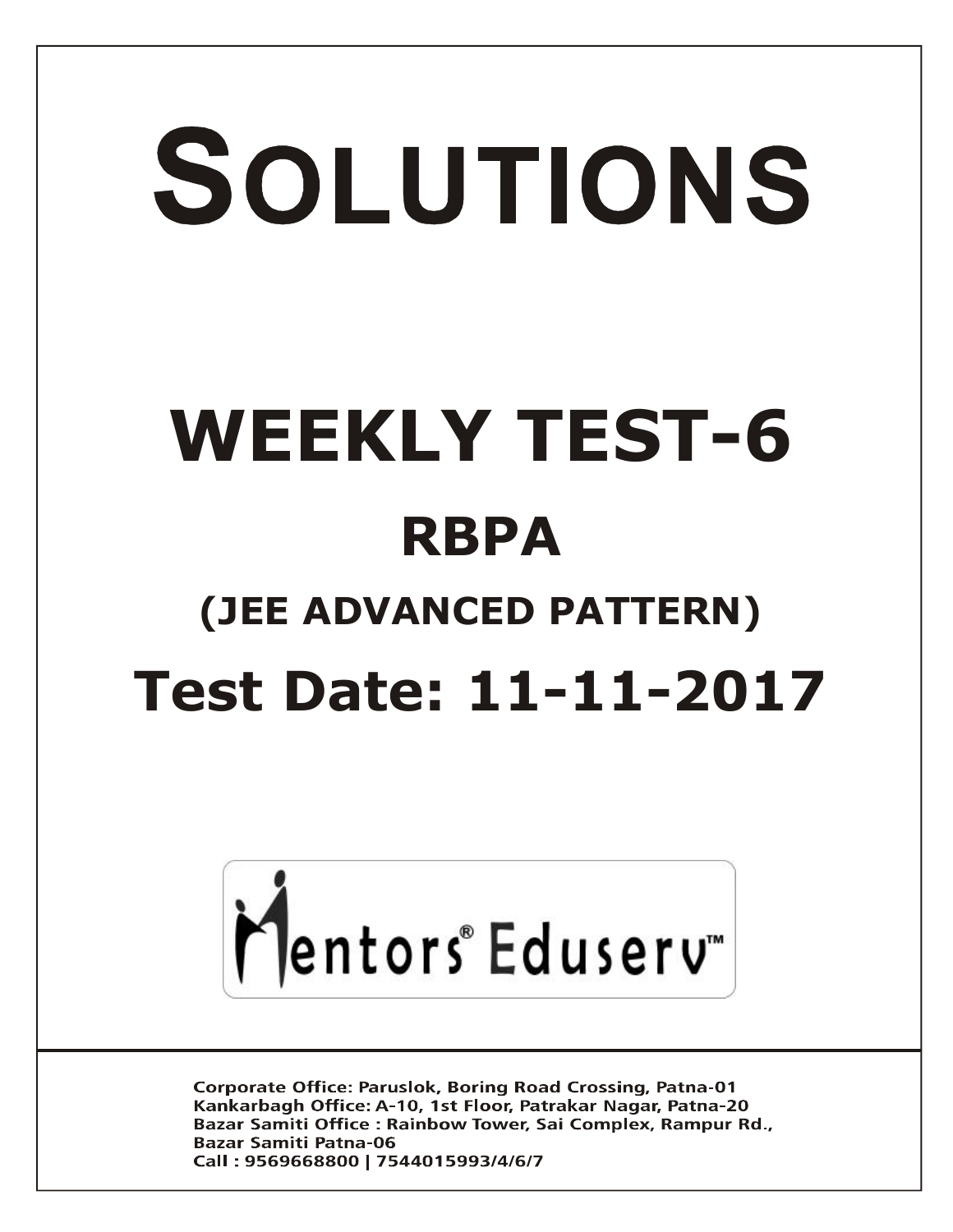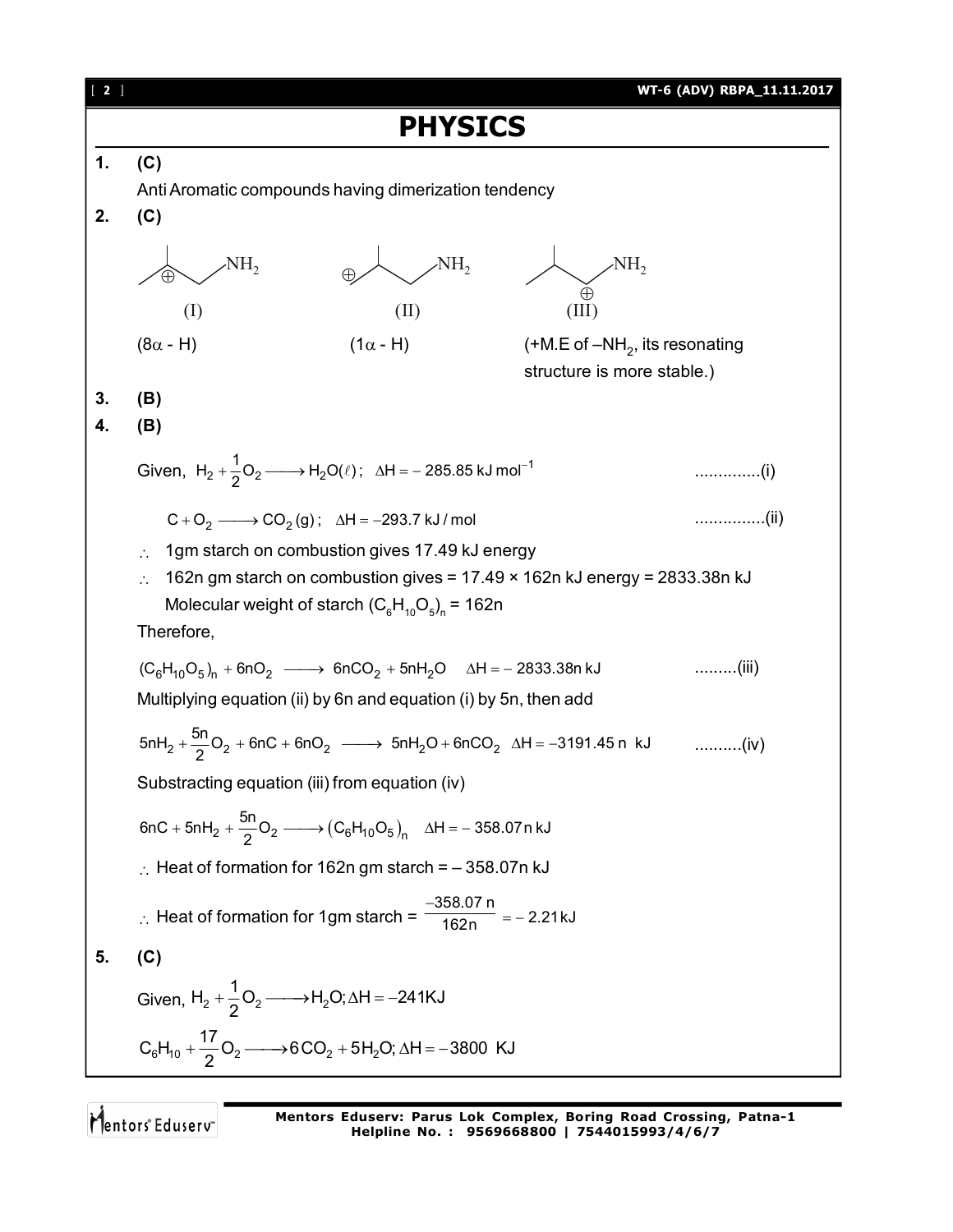### **WT-6 (ADV) RBPA\_11.11.2017** [ **3** ]

 $C_6H_{10} + 9O_2 \longrightarrow 6CO_2 + 6H_2O$ ;  $\Delta H = -3920KJ$ Equation (i) + (ii) – (iii)  $C_6H_{10} + H_2 \longrightarrow C_6H_{12}$   $\Delta H = -121$  KJ  $\therefore$  Heat of hydrogenation of cyclohexene = - 121 KJ **6. (C)**  $CH_3COOH(aq) \longrightarrow CH_3COO^-(aq) + H^+(aq) \Delta H = 4 kcal$  $NH_4OH(aq)$   $\longrightarrow$   $NH_4^+(aq) + OH^-(aq)$   $\Delta H = 6$  kcal  $\Delta H$  $H^+(aq) + OH^-(aq) \longrightarrow H_2O(\ell)$   $\Delta H = -13.7$  $CH_3COOH(aq) + NH_4OH(aq) \longrightarrow CH_3COONH_4(aq) + H_2O(\ell)$  $\Delta \mathsf{H} = -$  3.7 kcal **7. (D)**  $\mathsf{PF}_2\mathsf{CI}_3$  – Non-planar molecule  $\mathsf{B}_\mathsf{3}\mathsf{N}_\mathsf{3}\mathsf{H}_\mathsf{6}$  – Planar molecule  $C = C = C$  $F_1$   $F_2$  $F'$   $\rightarrow$   $F$  – Non-planar molecule **8. (D)**  $\mathsf{Sc}^{+3}$ , Ti $^{+3}$ , V $^{+2}$ , Cr $^{+3}$  $\leftarrow \frac{Sc^{+3}, Ti^{+3}, V^{+2}, Cr^{+3}}{r}$  Non-metals having gaint structure have high M.P. i.e. Si. Generally, M.P.  $\infty$  no. of unpaired electrons **9. (B) 10. (A), (B), (D)**  $ln K = \frac{-\Delta H^0}{R.T} + \frac{\Delta S^0}{R}$ **11. (B,C,D)** I & II : Positional isomer I & III : Geometrical isomer (cis & trans) II and III : Positional isomers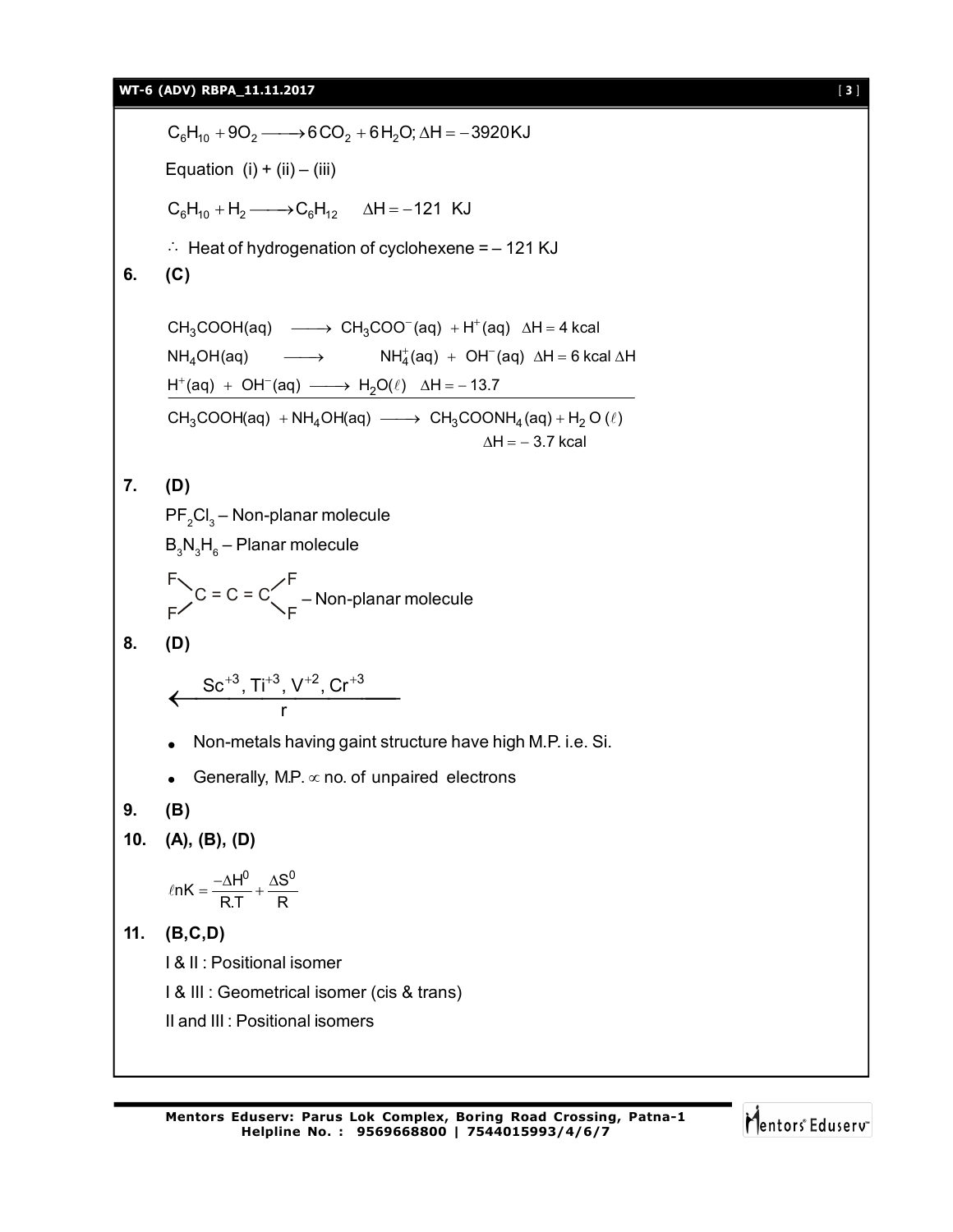**12. (B,D)** (A)  $H_3BO_3 + H - OH \longrightarrow B(OH)_4^- + H^+$ Weak mono basic lewi's acid (B) Equalibrium (i) is shifted in forward direction by the addition of syn-diols like-ethylene cly col which form a stable complex with  $(O+)_{4}^{-}$ H<del>∣</del>−O H–O B O–H O–H H–O H–O O–H O–H B  $\circ$  $\alpha$   $\infty$  $\circ$ +4 $H<sub>2</sub>O$ stable caplex (C) It ha a planer sheet like structure due to hydrogen bonding. (D)  $\mathsf{H}_{\scriptscriptstyle{3}}\mathsf{BO}_{\scriptscriptstyle{3}}$  is a weak electrolyte in water (due to pure water) **13. (A), (B), (C) (A)** HA(aq) + BOH (aq.)  $\longrightarrow$  BA(aq.) + H<sub>2</sub> O  $\Delta$ h.  $\Delta \mathsf{H} = \Delta_\mathsf{net} \mathsf{H} + (\Delta \mathsf{H}_\mathsf{ionization})_{\mathsf{W.A}} = -57.3 + 15$ 42.3 kJ **(B)**  $HA(g) \longrightarrow HA(aq)$   $\Delta H = -70.7 \text{ kJ/mol}$  $HA(g) + BON(aq) \longrightarrow BA(aq.) + H<sub>2</sub>O \quad \Delta H = -42.3 \text{ kJ/mol}$  $HA(g) + BOH(g) \longrightarrow BA(aq.) + H<sub>2</sub>O \quad \Delta H = -93 \text{ kJ}$  $\mathsf{BOH}(g) \longrightarrow \mathsf{BOH}(aq.) \;\; \Delta \mathsf{H} = 20$  kJ / mol **14. (D)** or  $\frac{T}{P^{2/5}}$  = constant P  $=$ or  $T = constant \times P^{2/5}$  $\therefore$  PV = R × constant × P<sup>2/5</sup>  $\therefore \frac{ }{D^{2/3}}$  $\frac{P}{2(2)} \times V = \text{const}$ ant P  $\times V = 0$  $P^{3/5}$  x V = constant or  $PV^{5/3}$  = constant  $\left(\because \gamma = \frac{5}{3} \text{ for He}\right)$  $\left(\therefore \ \gamma = \frac{5}{3} \text{ for He}\right)$ or  $PV^{\gamma} = constant$ Thus, process is adiabatic  $\therefore$  Q = 0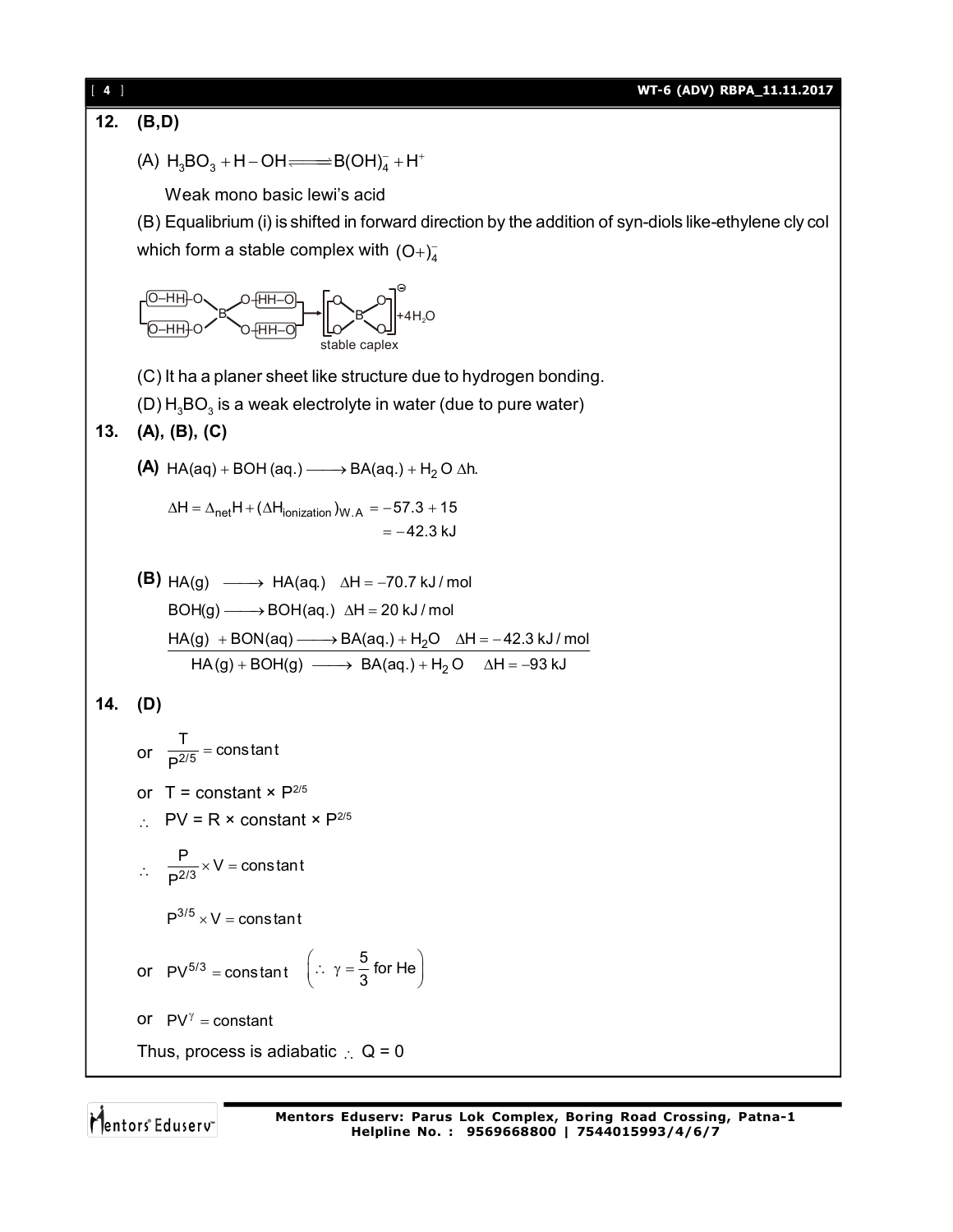**15. (A)**

**16. (D)**

**17. (C)**

**18. (B)**

**19. (6)**

**20. (2)**



$$
\frac{T_2}{T_1} = \frac{100}{50} = 2
$$

**21. (4)**

**22. (7)**

Compounds (iii), (vi), (vii), (viii), (ix), (xi) & (xiv) do not show geometrical isomerism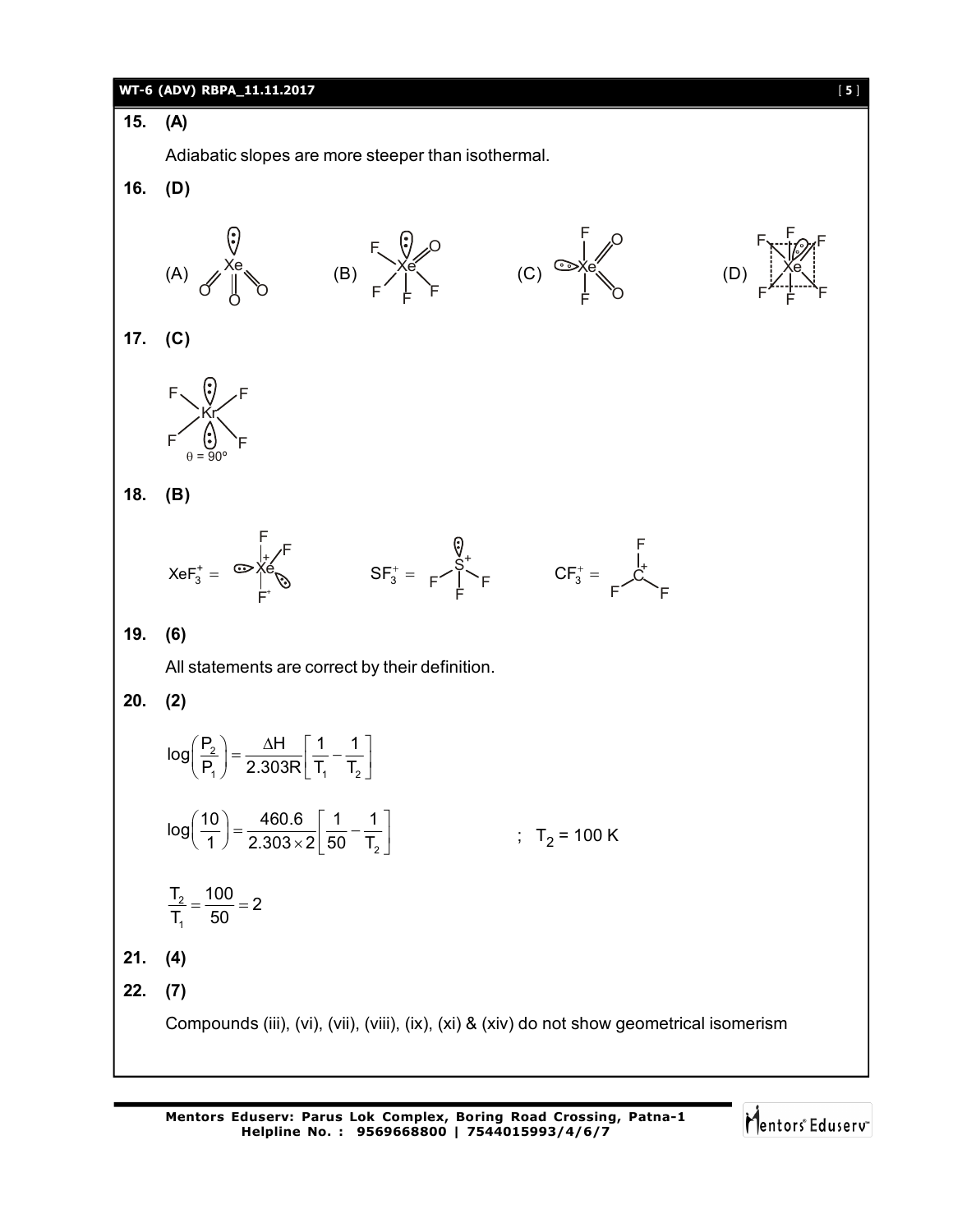$$
\left[\begin{array}{cc}6\end{array}\right]
$$

**23. (6)**



 $\mu_{\rm obs}$  = 2D

Anti form

∴  $X_{\text{anti}} = 0.7$  ∴  $X_{\text{gauche}} = 1 - 0.7 = 0.3$ 

$$
\Rightarrow \mu_{\text{obs}} = \Sigma \mu_i X_i \qquad \Rightarrow \quad 2 = \mu_{\text{gauche}} \times 0.3 + 0.7 \times 0 \Rightarrow \mu_{\text{gauche}} = \frac{2}{0.3} = 6.67 \text{ D}
$$

### **24. (6)**

 $n = 3$ 

No. of geometrical isomers =  $2^{n-1} + 2^{\frac{n-1}{2}} = 6$ 

## **25. (6)**

(II), (III), (IV), (VI), (VII), (X) are optically inactive due to presence of eighter plane of symmetry or centre of symmetry

(I), (V), (VIII) and (IX) are optically active due to presence of neighter plane of symmetry or centre of symmetry.

## **26. (3)**

|       | MP (°C) | BP (°C) | density $(g/cm3)$ |
|-------|---------|---------|-------------------|
| B.    | 2076    | 3927    | 2.35              |
| AI    | 660     | 2467    | 2.69              |
|       | Ga 29.8 | 2237    | 5.9               |
| $\ln$ | 157     | 2080    | 7.3               |
|       | 304     | 1457    | 11.8              |

**27. (3)**

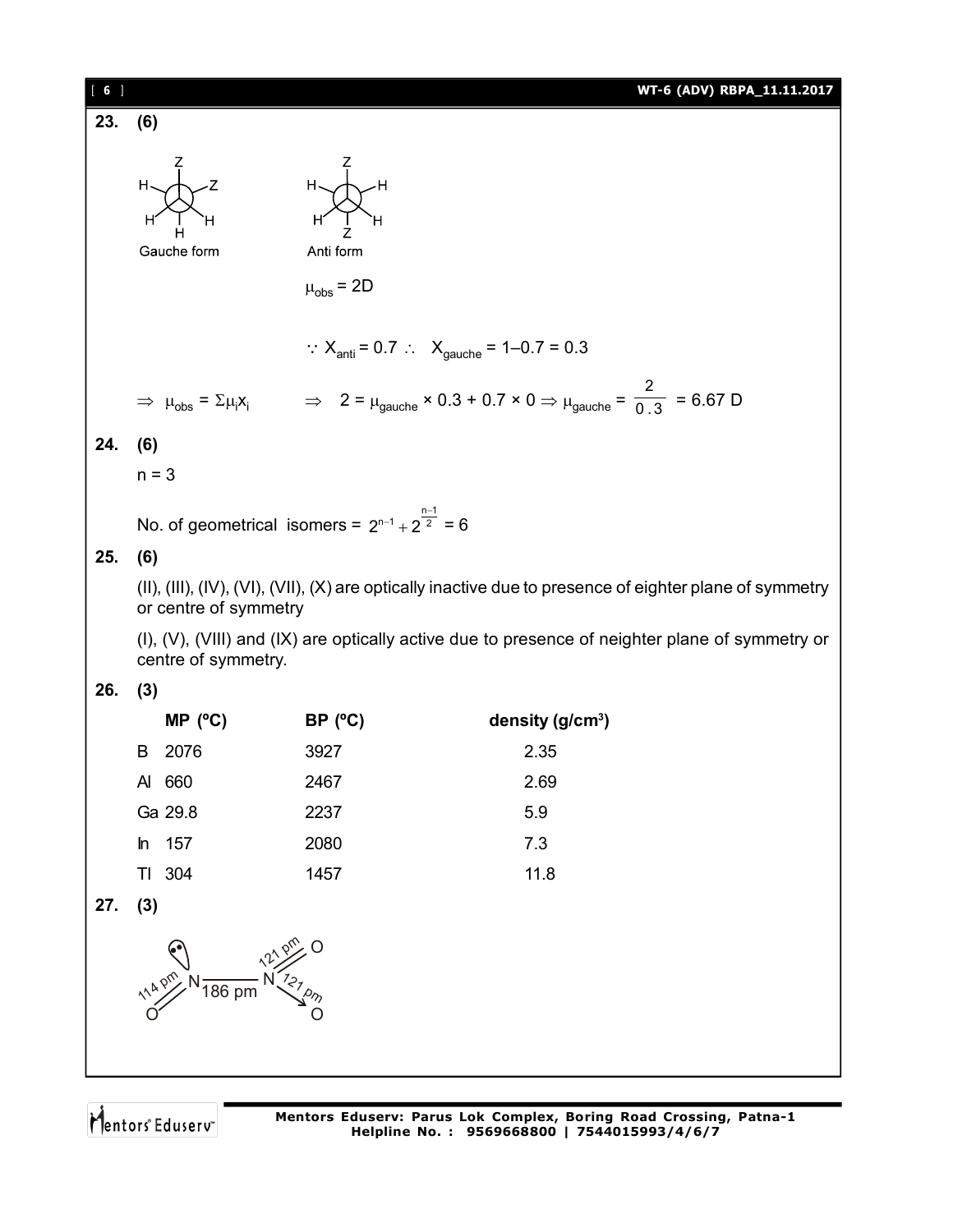**WTEs (ADV) RBPA 11.11.2017**  
\n**28.** (8)  
\nSince in adiabatic process  
\n
$$
q = 0
$$
; hence  $\Delta U = W$   
\n $W = nC_V(T_2 - T_1) = 1 \times \frac{3}{2}R \times \Delta T$   
\n $\frac{3}{2}R \cdot \Delta T = 24$  (R = 2)  
\n $\Delta T = 8$   
\n**MATHEMATICS**  
\n**29.** (B)  
\n $f'(x) = \frac{1}{|\cos x|} \cos |x| \frac{|x|}{x} > 0$   
\n $\Rightarrow x \cos |x| > 0 \Rightarrow x \cos x > 0$   
\n**30.** (B)  
\nWe have  $f(x) = x^2 \sin \frac{1}{x} + x^3 \cos \frac{1}{2x}$ ;  $f'(x)$  has opposite signs is  $\left[\frac{1}{2\pi}, \frac{1}{\pi}\right]$   
\n $\Rightarrow f'(x) = 0$  at least once  
\nClearly  $f(x)$  is continuous as well as differentiable in  $\left[\frac{1}{3\pi}, \frac{1}{\pi}\right]$   
\nAlso  $f\left(\frac{1}{3\pi}\right) = 0 = f\left(\frac{1}{\pi}\right)$  (Only in this interval this will be true)  
\nSo,  $f(x)$  satisfies Rolle's theorem.  
\nHence there exist some  $c \in \left(\frac{1}{3\pi}, \frac{1}{\pi}\right)$  such that  $f'(c) = 0$ .  
\n**31.** (B)  
\n $\frac{dy}{dx} at(x, \beta) = \frac{\alpha + \beta + 1}{\alpha + \beta - 1}$ 

Mentors<sup>e</sup> Eduserv<sup>-</sup>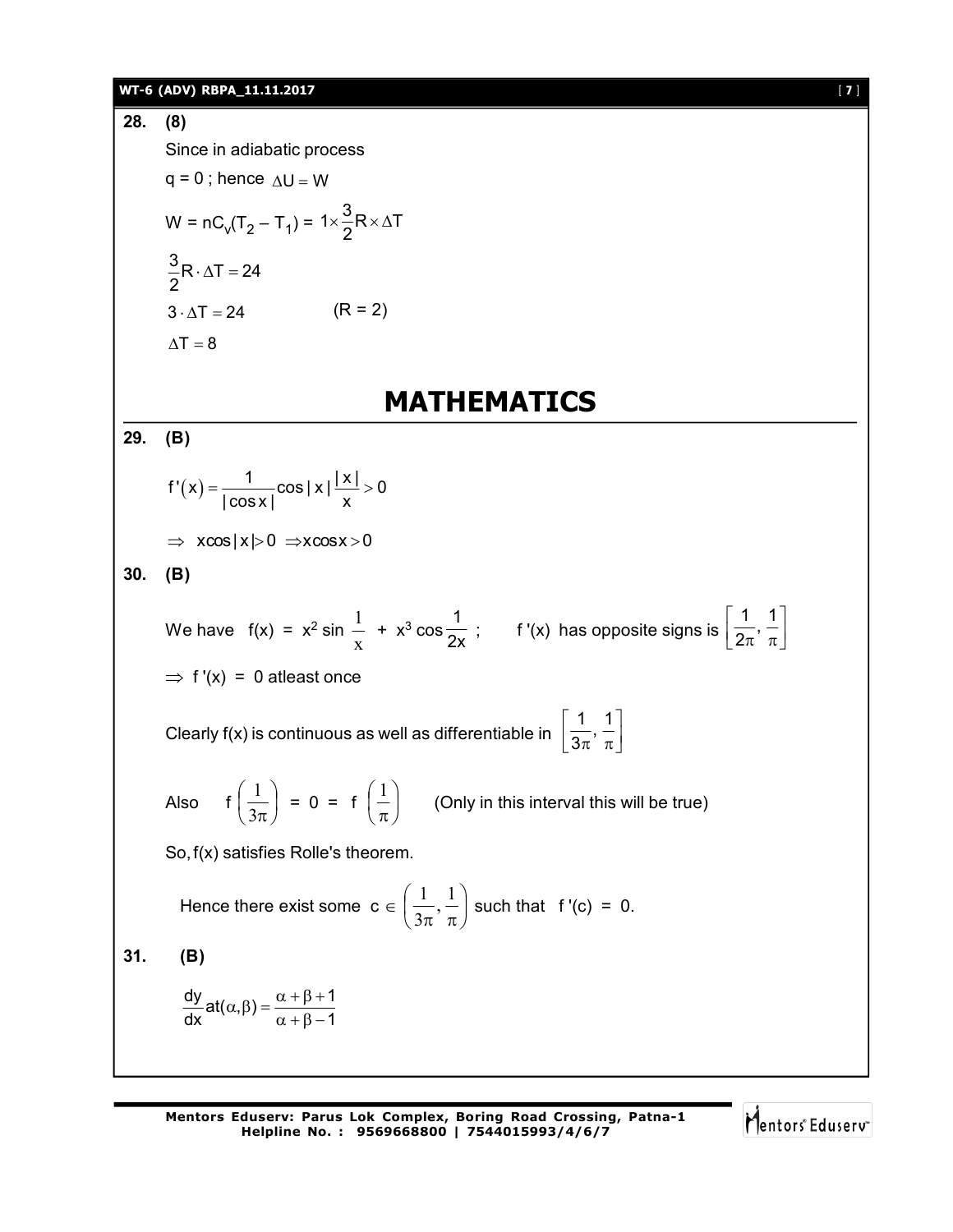32. **(B)**  
\n
$$
\lim_{x \to \infty} x \left( 1 - x \ln \left( 1 + \frac{1}{x} \right) \right)
$$
\nput  $x = 1/y$   
\n
$$
\lim_{y \to 0^+} \left( \frac{1}{y} - \frac{\ln(1+y)}{y^2} \right) = \lim_{y \to 0^+} \left( \frac{y - \ln(1+y)}{y^2} \right)
$$
\n
$$
= \lim_{y \to 0^+} \left( \frac{y - \left( y - \frac{y^2}{2} + \frac{y^3}{3} \dots \right)}{y^2} \right) = \frac{1}{2}
$$

$$
33. \qquad (D)
$$

$$
\sum_{r=1}^{n} \tan^{-1} \left( \frac{(r+1)! - r!}{1 + (r+1)! \cdot r!} \right)
$$
  
= 
$$
\sum_{r=1}^{n} \left( \tan^{-1} (r+1)! - \tan^{-1} (r!) \right) = \tan^{-1} (n+1)! - \frac{\pi}{4}
$$

**34. (D)**

 $(2\cos\phi,\sin\phi)$ 

It lies inside of the circle

 $\therefore \quad x^2 + y^2 + 4x + 3 < 0$ 

 $2 < \cos \phi < -\frac{2}{2}$ 3  $-2 < \cos \phi < -\frac{2}{\alpha} \Rightarrow \pi - \alpha < \phi < \pi + \alpha$ 

# **35. (C)**

$$
a = 3
$$
;  $b = 2$ 

Tangent : 
$$
\frac{x \cos \theta}{3} + \frac{y \sin \theta}{2} = 1
$$
  
x = 0 ; y = 2 cosec $\theta$ 

chord A'P : 
$$
y = \frac{2 \sin \theta}{3(\cos \theta + 1)}(x + 3)
$$

put x = 0, y = 
$$
\frac{2\sin\theta}{1+\cos\theta} = OM
$$



Mentors<sup>®</sup> Eduserv<sup>®</sup>

**Mentors Eduserv: Parus Lok Complex, Boring Road Crossing, Patna-1 Helpline No. : 9569668800 | 7544015993/4/6/7**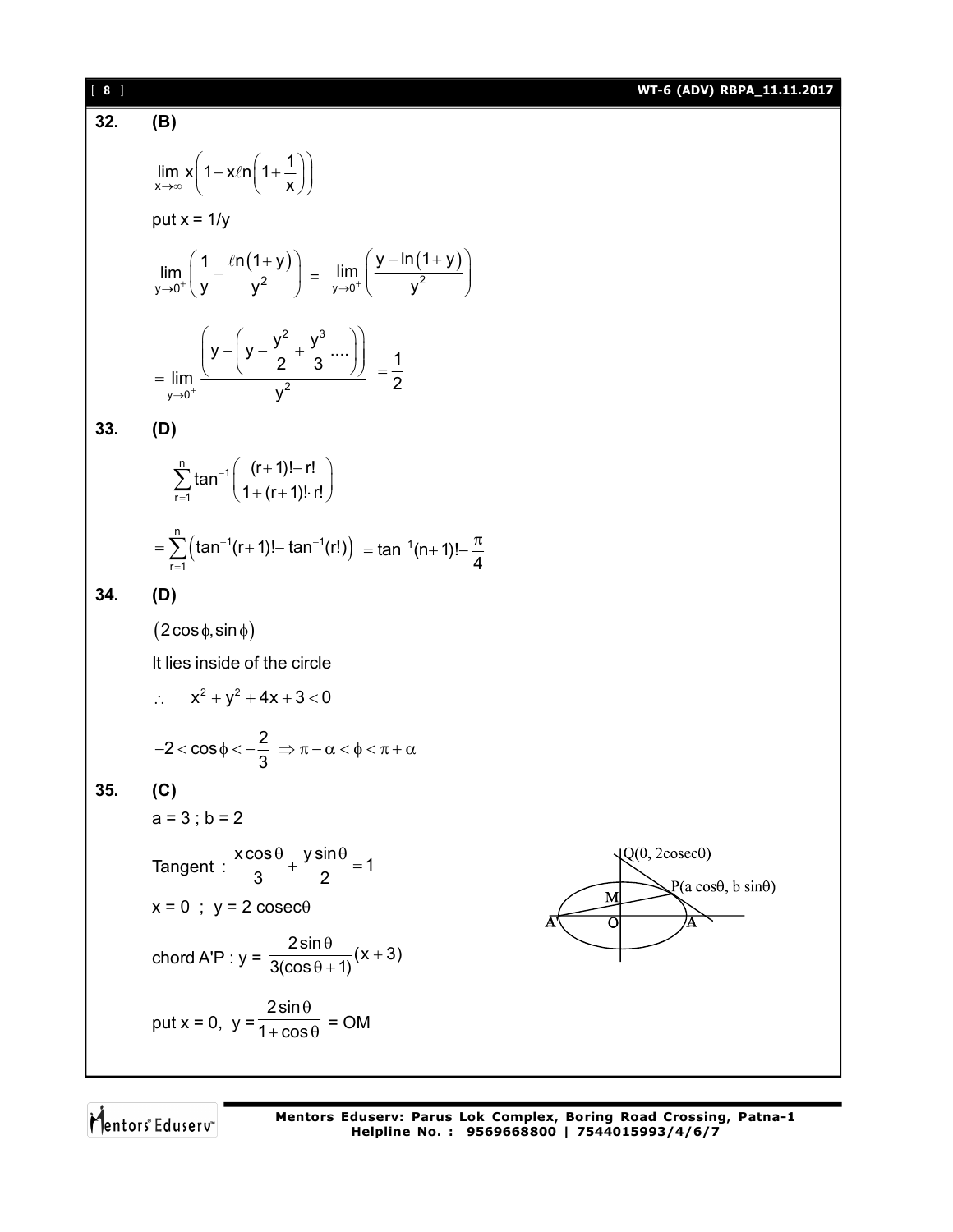### **WT-6 (ADV) RBPA\_11.11.2017** [ **9** ]

Now OQ<sup>2</sup> - MO<sup>2</sup> = OQ<sup>2</sup> - (OQ – OM)<sup>2</sup> = 2(OQ)(OM) – OM<sup>2</sup> = OM(2(OQ) – (OM))  
\n
$$
= \frac{2 \sin \theta}{1 + \cos \theta} \left[ \frac{2 \times 2}{\sin \theta} - \frac{2 \sin \theta}{1 + \cos \theta} \right] = 4
$$
\n36. (B)  
\nLet equation of circle be  $\left( \frac{x^2}{a^2} + y^2 - 1 \right) + \lambda \left( \frac{x^2}{b^2} + y^2 - 1 \right) = 0$   
\n
$$
x^2 \left( \frac{1}{a^2} + \frac{\lambda}{b^2} \right) + y^2 (1 + \lambda) = 1 + \lambda
$$
\n
$$
\Rightarrow x^2 \left( \frac{b^2 + a^2 \lambda}{a^2 b^2 (1 + \lambda)} \right) + y^2 - 1
$$
\nClearly the circle is  $x^2 + y^2 = 1$ .  
\n37. (A, D)  
\nLet line is tangent at  $(2t_1^3, 3t_1^2)$  and normal at  $(2t_2^3, 3t_2^2)$ ,  $(t_1 \neq t_2)$   
\n
$$
\therefore \frac{dy}{dx}|_{2[t_1^3, 3t_1^2)} = \frac{1}{t_1}
$$
\nand slope of normal at  $(2t_2^3, 3t_2^2) = -t_2$   
\n
$$
\Rightarrow \frac{1}{t_1} = -t_2 \Rightarrow t_2 = -\frac{1}{t_1}.
$$
\n
$$
\Rightarrow \frac{1}{t_1} = -t_2 \Rightarrow t_2 = -\frac{1}{t_1}.
$$
\n
$$
\Rightarrow \frac{1}{t_1} = -t_2 \Rightarrow t_2 = -\frac{1}{t_1}.
$$
\n
$$
\Rightarrow 2t_1^2 - 2 + \frac{2}{t_1^2} = 3t_1^2 - 3
$$
\n
$$
\Rightarrow 1 = t_1^2 - \frac{2}{t_1^2} \Rightarrow a - \frac{2}{a} = 1
$$
\n
$$
(Put t_1^2 = a (say) (a > 0))
$$

Mentors<sup>e</sup> Eduserv<sup>-</sup>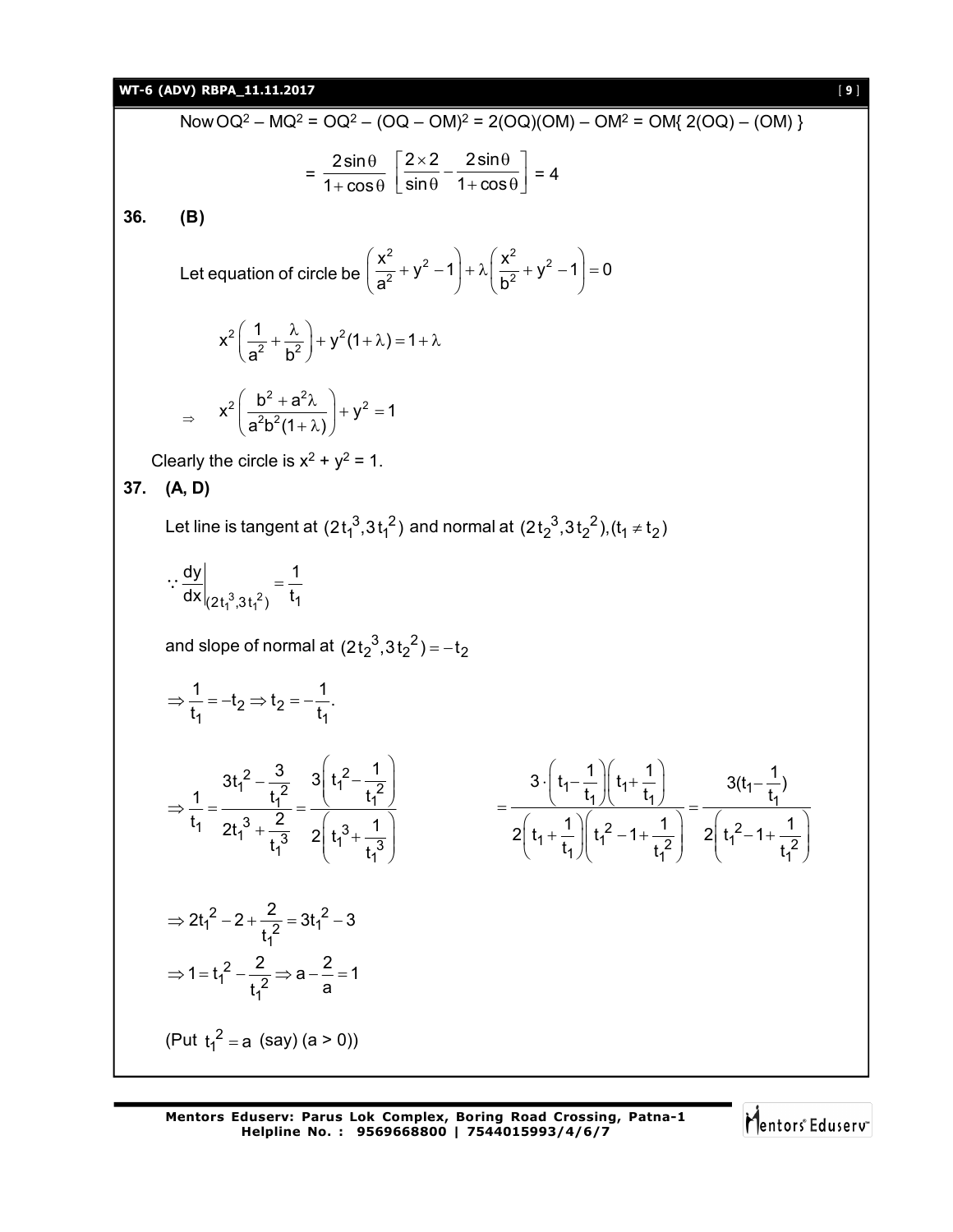### [ **10** ] **WT-6 (ADV) RBPA\_11.11.2017**

$$
a^2 - a - 2 = 0 \Rightarrow (a - 2)(a + 1) = 0
$$
  
\n⇒ a = 2, -1 ∴ a ≠ -1  
\n∴ a = 2, t<sub>1</sub> = ±\sqrt{2}  
\n∴ equation of straight line are x +  $\sqrt{2}(y - 2) = 0$  and x -  $\sqrt{2}(y - 2) = 0$   
\n38. (A, C)  
\n
$$
\ell = \lim_{x \to 0} \frac{(1 + qx) - (1 + px)\sqrt{1 + x}}{x^3\sqrt{1 + x}(1 + qx)}
$$
\n
$$
= \lim_{x \to 0} \frac{(1 + qx) - (1 + px)\sqrt{1 + x}}{x^3} = \lim_{x \to 0} \frac{(1 + qx) - (1 + px)\left(1 + \frac{x}{2} - \frac{x^2}{8} + \frac{x^3}{16} + ...\right)}{x^3}
$$
\n
$$
\lim_{x \to 0} \frac{ax - \frac{x}{2} + \frac{x^2}{8} - \frac{x^3}{16} - px - \frac{px^2}{8}}{x^3}
$$
\nNow coficient of x and x<sup>2</sup> must be 0 ⇒ q – p =  $\frac{1}{2}$  &  $\frac{R}{2} = \frac{1}{8}$  ⇒ p =  $\frac{1}{4}$ , q =  $\frac{3}{4}$   
\n∴  $\ell = -\frac{1}{32}$   
\n39. (B, C)  
\n
$$
\sin^{-1}(a^2x^2 + b^2y^2) + \cos^{-1}|ax + by| = \pi
$$
  
\n⇒ a<sup>2</sup>x<sup>2</sup> + b<sup>2</sup>y<sup>2</sup> = 1 and ax + by = 0  
\n⇒ 2axby = -1  
\n40. (C, D)  
\nSuppose edge-length of the square sheet is  $\ell$  then volume of the box V is  
\n
$$
V = (\ell - 2x)^2x
$$
  
\n
$$
= 4x^3 - 4x^2\ell + \ell^2x
$$
  
\n
$$
\frac{dV}{dx} = 12x^2 - 8tx + \ell^2 = 0
$$
  
\n⇒  $x = \frac{\ell}{2} \cdot \frac{\ell}{6}$ 

Mentors<sup>e</sup> Eduserv<sup>-</sup>

**Mentors Eduserv: Parus Lok Complex, Boring Road Crossing, Patna-1 Helpline No. : 9569668800 | 7544015993/4/6/7**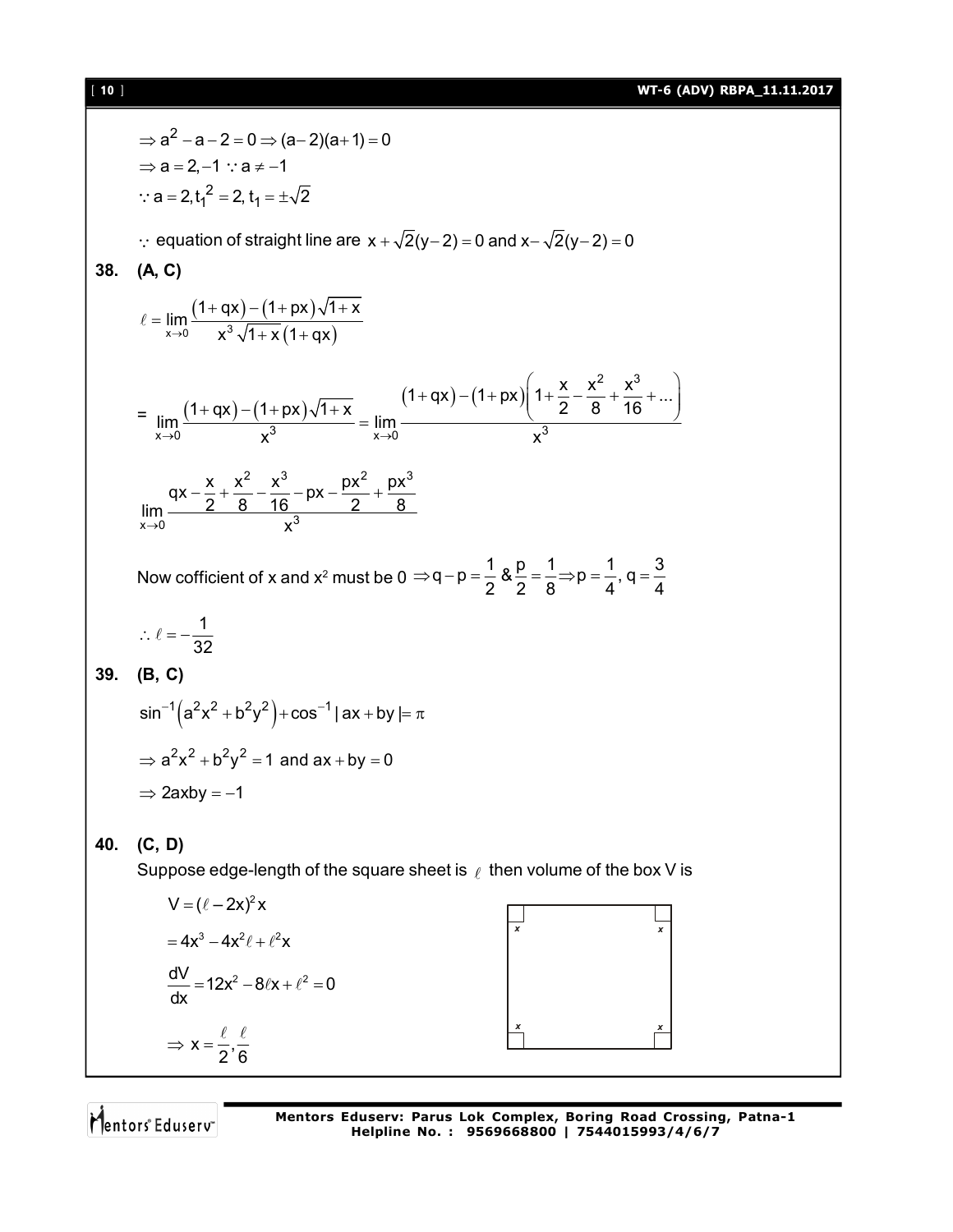### **WT-6 (ADV) RBPA\_11.11.2017** [ **11** ]

$$
\frac{d^2V}{dx^2} = 24x - 8\ell
$$
\n
$$
\frac{d^2V}{dx^2}(x = \frac{\ell}{2}) > 0
$$
\nand 
$$
\frac{d^2V}{dx^2}(x = \frac{\ell}{6}) < 0
$$
\ntherefore for maximum volume,  $x = \frac{\ell}{6}$ , but  $x = 10$   
\n⇒  $\ell = 60$  units  
\nAlso maximum volume is = 40<sup>2</sup>×10 = 16000 square units  
\n41. (**A, B, C, D**)  
\n $m_N = 1$  (slope of normal)  
\n⇒  $\tan \theta = \frac{3}{4}$   
\nHence equation of normal  
\n4 sec θ · x − 3 cos secθ · y = 16 − 9 is 5x − 5y = 7  
\nPoint A =  $(\frac{7}{5}, 0)$  and B =  $(0, \frac{-7}{5})$   
\nArea A =  $\frac{49}{50}$ .  
\nHence [A] = 0.  
\nSolution of Paragraph for Q. No. 42, 43, 44  
\n42. (C)  
\n43. (A)  
\n0S<sub>1</sub> = ae = 6, OC = b  
\nAlso CS<sub>1</sub> = a ⇒ Area of  $\triangle OCS_1 = \frac{1}{2}OS_1 \times OC$   
\n⇒ Semi - perimeter of  $\triangle OCS_1 = \frac{1}{2}(OS_1 + OC + CS_1)$   
\n $\frac{1}{2}(6 + a + b)$  ....(i)

Mentors<sup>e</sup> Eduserv<sup>-</sup>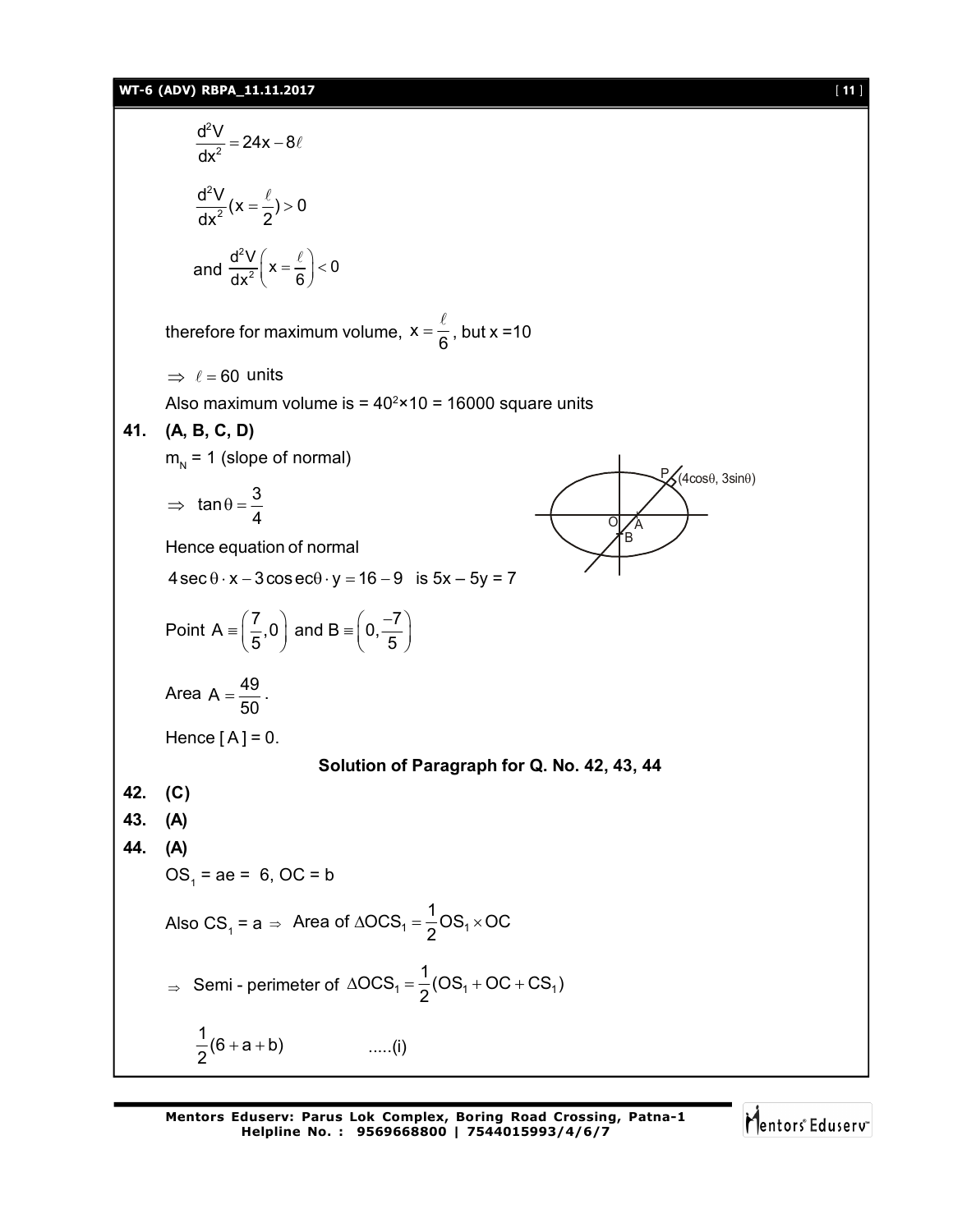[ **12** ] **WT-6 (ADV) RBPA\_11.11.2017**

 $\Rightarrow$  In radius of  $\triangle OCS_1 = 1$  $\Rightarrow \frac{3b}{\frac{1}{6}(6+a+b)} = 1$ 2  $=$  $+a + b$  $\ldots$ .....(ii) Also  $b^2 = a^2 - a^2 e^2$  $=$ a<sup>2</sup> – 36 a  $\ldots$ .....(iii) From (ii) we get  $25(a<sup>2</sup> - 36) = 36 + a<sup>2</sup> + 12a$  $\Rightarrow$  2a<sup>2</sup> - a - 78 = 0  $\Rightarrow$  a =  $\frac{13}{8}$ , -6 2  $=\frac{16}{2}, -6$  $\Rightarrow$  a = 13/2 and b = 5/2 So Area of ellipse =  $\pi$  ab =  $\frac{65\pi}{4}$ sq. units 4  $=\frac{65\pi}{4}$ Perimeter of  $\triangle OCS_1 = 6 + a + b = 6 + \frac{13}{2} + \frac{5}{2}$  $\triangle OCS_1 = 6 + a + b = 6 + \frac{16}{2} + \frac{3}{2} = 15$  units Equation of director circle is  $x^2 + y^2 = a^2 + b^2$  $\Rightarrow$  $x^2 + y^2 = \frac{97}{3}$ 2  $+y^2 = \Rightarrow$   $x^2 + y^2 = 48.5$ **45. (C)**  $a = 1$  $f(x) = 8x^3 + 4x^2 + 2bx + 1$  $f'(x) = 24x^2 + 8x + 2b = 2(12x^2 + 4x + b)$ for increasing function,  $f'(x) \ge 0 \quad \forall x \in R$  $\therefore$  D  $\leq$  0  $\Rightarrow$  16 – 48b  $\leq$  0  $\Rightarrow$  b  $\geq \frac{1}{3}$ 1 **46. (B)** If  $b = 1$ f (x) =  $8x^3 + 4ax^2 + 2x + a$  $f'(x) = 24x^2 + 8ax + 2$  or  $2(12x^2 + 4ax + 1)$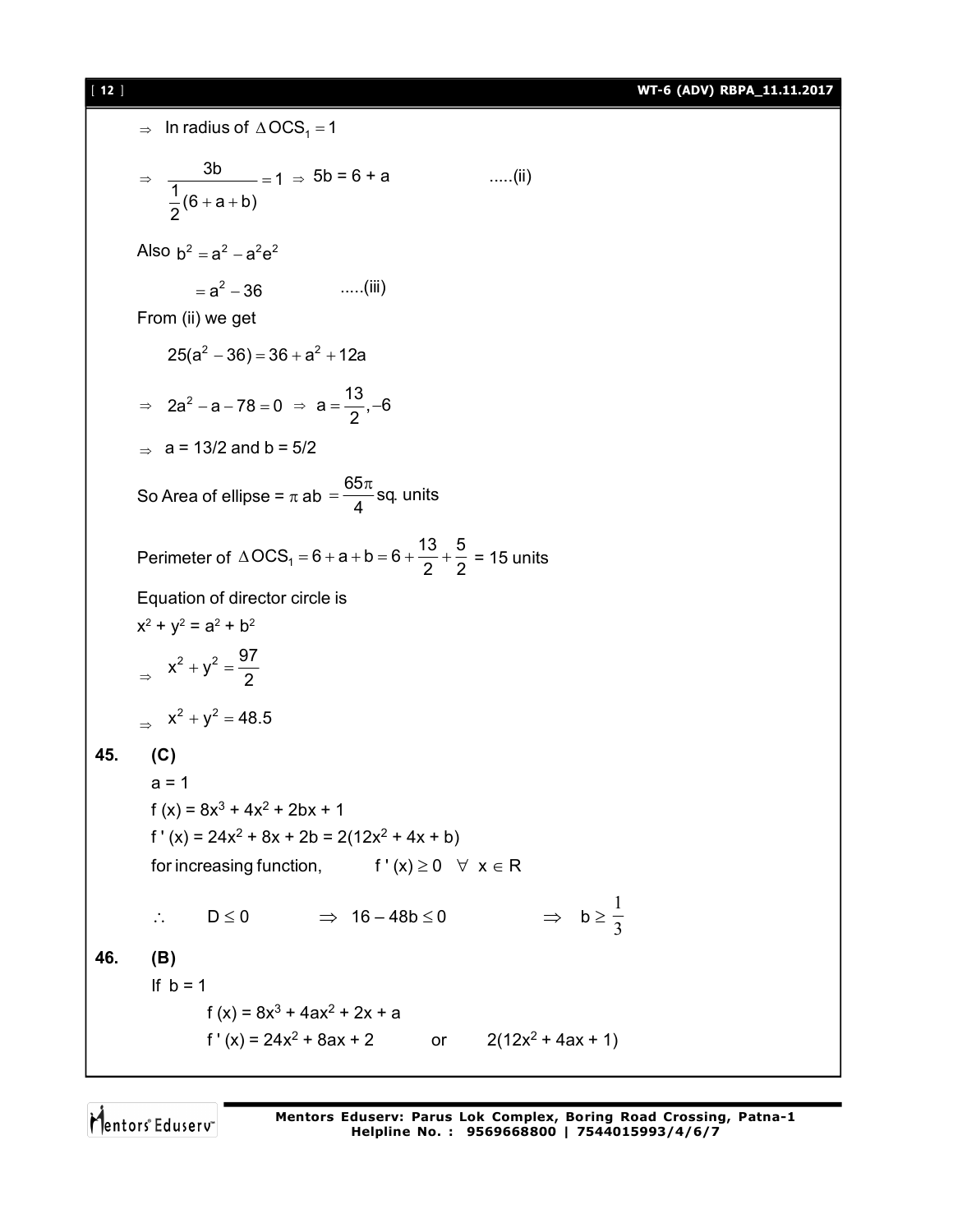### **WT-6 (ADV) RBPA\_11.11.2017** [ **13** ]

for non monotonic  $f'(x) = 0$  must have distinct roots hence D > 0 i.e.  $16a^2-48>0 \Rightarrow a^2>3$ ;  $\therefore a > \sqrt{3}$  or  $a < -\sqrt{3}$  $\therefore$   $a \in 2, 3, 4, \dots$  $sum = 5050 - 1 = 5049$  Ans. **47. (3)**  $\int 3$ ax $^2$  + 2bx + c ;x > 0<br> $\Big(-3$ ax $^2$  – 2bx – c ;x < 0 2  $3ax^2 + 2bx + c$ ;  $x > 0$ f ' $(x)$  = 2  $\left[-3ax^2 - 2bx - c\right]$ ; x < 0 Clearly, no. of critical points of the function f(x) is three. **48. (4)**  $y = 3 - x^2$ dy  $=- 2x = -2a$  $dx|_T$ equation of tangent at T is  $(a,3-a^2)$  $y - (3 - a^2) = -2a(x - a)$  $2ax + y = 2a^2 + 3 - a^2 = a^2 + 3$  $\frac{a^2+3}{2}$ ; x = 0, y = a<sup>2</sup> + 3  $y = 0, x =$ 2a 1  $\cdot \frac{(a^2+3)^2}{2}$  $(\frac{1}{2})^2$ ; Letf (a) =  $\frac{(a^2+3)^2}{4}$  $\ddot{}$ Area of OPQ =  $\frac{1}{2}$ 2a 4a  $1 | 2a^2 \cdot 2(a^2 + 3) - (a^2 + 3)^2$  $\left[\frac{2a^2\cdot 2(a^2+3)-(a^2+3)^2}{a^2}\right]=0$  $2a^2 \cdot 2(a^2 + 3) - (a^2 + 3)$ f ' (a) =  $\frac{1}{4}$ 2  $(a<sup>2</sup> + 3)$   $(4a<sup>2</sup> – a<sup>2</sup> – 3) = 0$  $a^2 = 1 \Rightarrow a = 1 \text{ or } -1$ 16  $\therefore$  A<sub>min</sub> =  $\frac{4}{4}$  $= 4$  sq. units Ans. ] **49. (3)**  $\lim_{x\to 0} \frac{\tan x}{x} = 1$  $\left\lfloor \frac{\tan x}{x} \right\rfloor =$  $\rightarrow 0$  x  $f(x) = \frac{\tan x}{x} = 1 + \frac{x^2}{2} + \frac{2}{15}x^4 + \dots$  $=\frac{\tan 1}{2}$  = 1+ $\frac{\pi}{2}$  +  $\frac{\pi}{4}$  x<sup>4</sup> +. x 3 15

Mentors<sup>®</sup> Eduserv<sup>®</sup>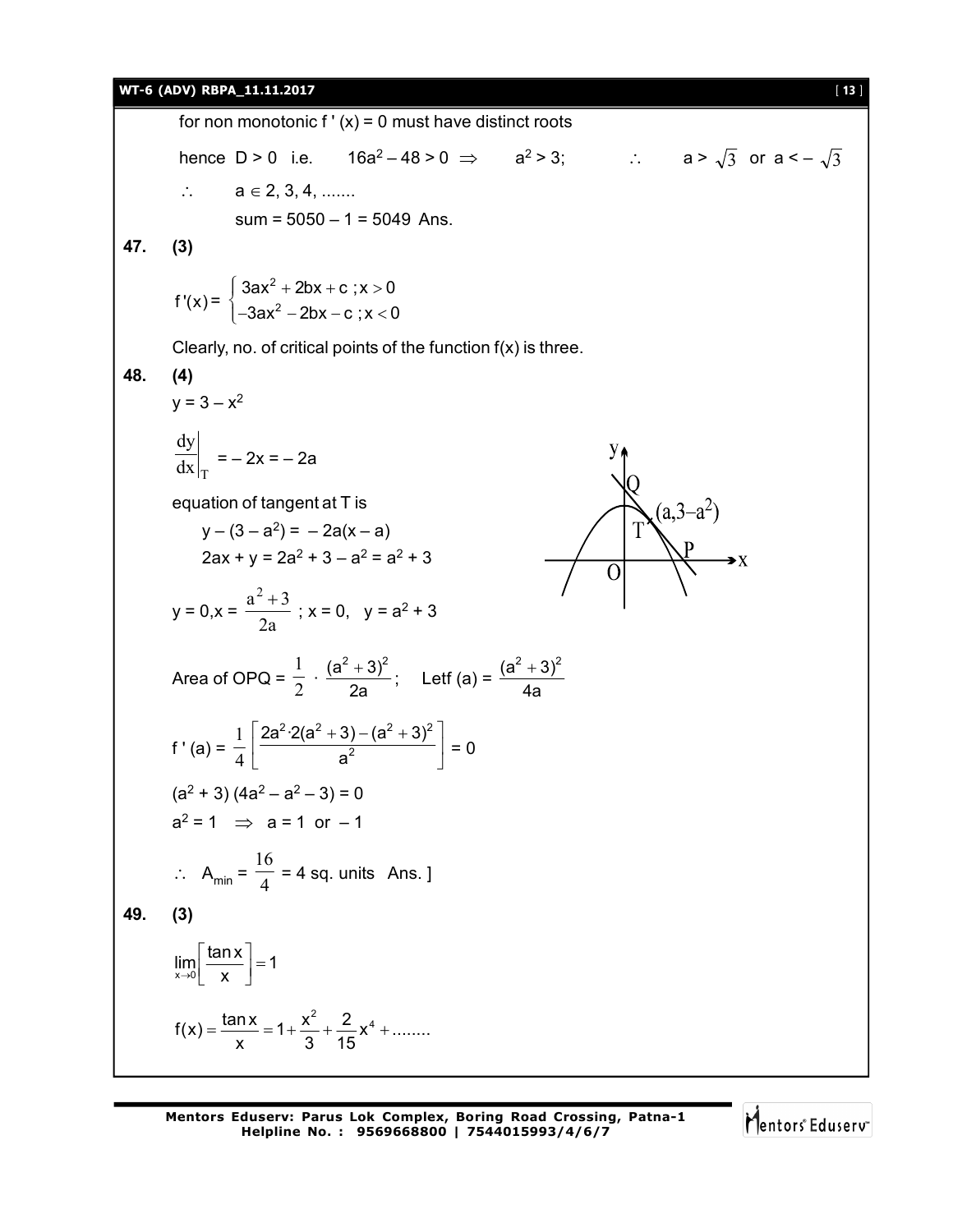[ **14** ] **WT-6 (ADV) RBPA\_11.11.2017**

$$
\{f(x)\} = \frac{x^2}{3} + \frac{2}{15}x^4 + \dots + x^2
$$
\n
$$
\therefore \quad \ln\left(\lim_{x \to 0} \left([f(x)] + x^2\right)^{\frac{1}{f(x)}}\right) = \ln\left(\lim_{x \to 0} (1 + x^2)^{\frac{1}{f(x)}}\right)
$$
\n
$$
= \ln\left(e^{\frac{\ln x}{\ln x}x^2} \frac{1}{f(x)}\right) = \lim_{x \to 0} \frac{x^2}{3 + \frac{2}{15}x^4 + \dots} = 3
$$
\n50. (2)  
\n
$$
x_{n+1} = \sqrt{2 + x_n}
$$
\nor  $\lim_{n \to \infty} x_{n+1} = \sqrt{2 + \lim_{n \to \infty} x_n}$   
\nor  $t = \sqrt{2 + t}$   $\therefore \lim_{x \to \infty} x_{n+1} = \lim_{x \to \infty} x_n = t$   
\nor  $t^2 - t - 2 = 0$   
\nor  $t^2 - t - 2 = 0$   
\nor  $t^2 - t - 2 = 0$   $(\because x_n > 0 \lor n, t > 0)$   
\n51. (6)  
\n $\tan^{-1} \frac{1}{\sqrt{2}} - (\tan^{-1} \sqrt{3} - \tan^{-1} \sqrt{2})$   
\n $\frac{\pi}{2} - \frac{\pi}{3} = \frac{\pi}{6}$   
\n52. (3)  
\nPoint A(a, y<sub>1</sub>) lies on C<sub>1</sub> and C<sub>2</sub>  
\nhence y<sub>1</sub> = a<sup>2</sup> - 3 and y<sub>2</sub> = ka<sup>2</sup>  
\n $\Rightarrow$  a<sup>2</sup> - 3 = ka<sup>2</sup> ....(1)  
\nnowy = kx<sup>2</sup>  $\Rightarrow$   $\frac{dy}{dx} = 2kx$   
\n $\therefore \quad \frac{dy}{dx}\Big|_{(a, y_1)} = 2ka = \frac{y_2 - y_1}{1 - a}$  (But y<sub>2</sub> = 1 - 3 = -2)  
\n $= \frac{-2 - (a^2 - 3)}{1 - a} \Rightarrow 2ka = \frac{1 - a^2}{1 - a} = 1$ 

Mentors<sup>®</sup> Eduserv<sup>®</sup>

**Mentors Eduserv: Parus Lok Complex, Boring Road Crossing, Patna-1 Helpline No. : 9569668800 | 7544015993/4/6/7**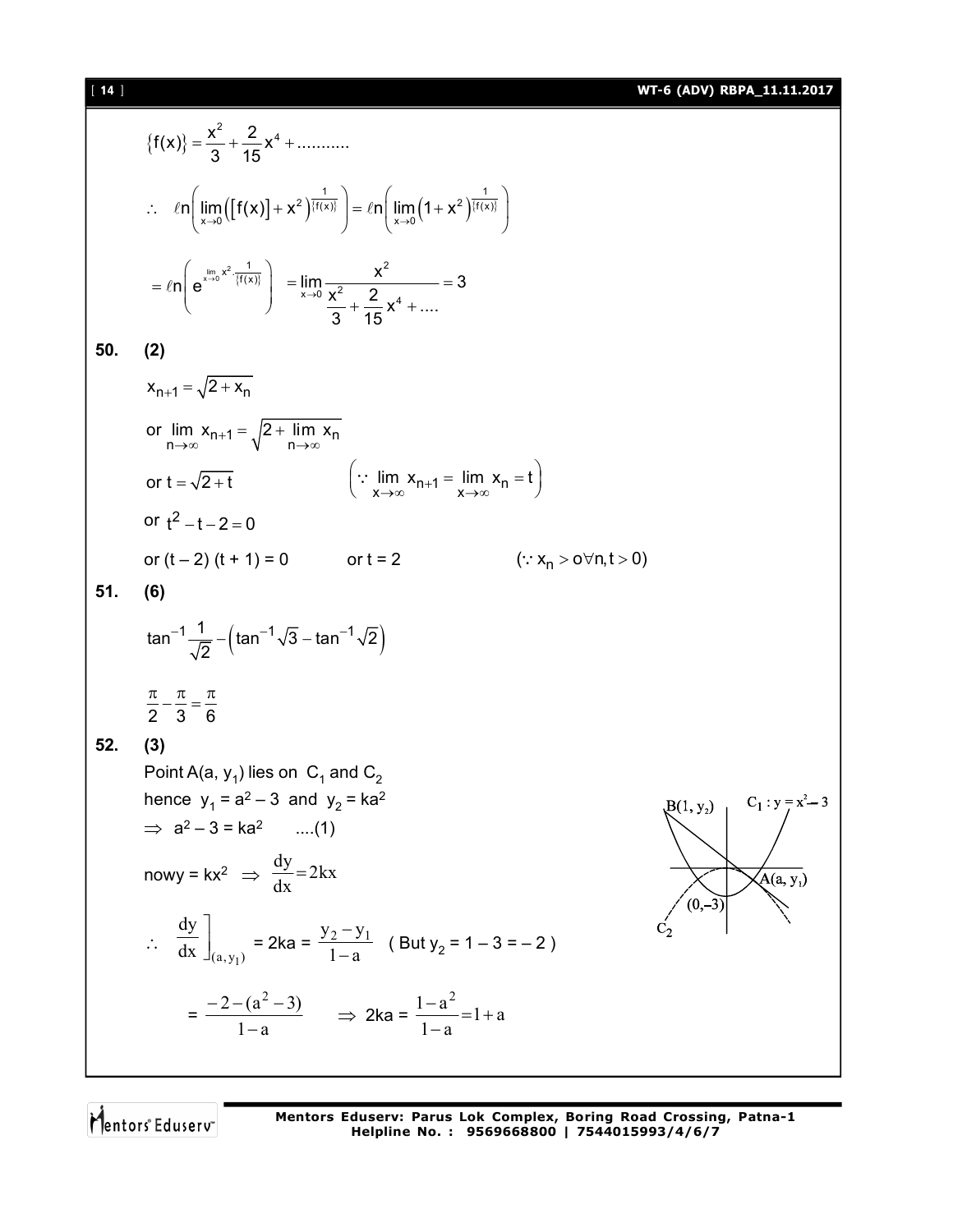### **WT-6 (ADV) RBPA\_11.11.2017** [ **15** ]

 $2ka = 1 + a$  .....(2) Substituting  $k = \frac{2}{\sqrt{2}}$ 2 a  $\frac{a^2-3}{2}$  from (1) in (2) we get  $\frac{2a(a^2-3)}{2}$  = 1 + a a  $2a(a^2-3)$ 2 2  $\frac{-3)}{-1}$  = 1+  $\Rightarrow$  2a<sup>2</sup> – 6 = a + a<sup>2</sup>  $\Rightarrow$  a<sup>2</sup> - a - 6 = 0  $\Rightarrow$  a = +3 , a = - 2 (rejected) ] **53. (5)** Put  $x = \cos \theta$ ,  $y = \frac{1}{2} \sin$ 3  $=\frac{1}{2} \sin \theta$ Let u = 3x<sup>2</sup> – 27y<sup>2</sup> + 24xy  $u = 3 \cos 2\theta + 4 \sin 2\theta$  $-5 \le u \le 5$ . **54. (9)**  $\frac{x^2}{2} + \frac{y^2}{2} = 1 \implies e^2 = 1 - \frac{5}{2} = \frac{4}{2} \implies e = \frac{2}{3}$ 9 5 9 9 3  $+\frac{J}{I} = 1 \Rightarrow e^2 = 1 - \frac{J}{2} = \frac{1}{2} \Rightarrow e = \frac{1}{2}$ One end of latus rectum is (2, 5/3) Equation of tangent at (2, 5/3) is  $\frac{2x}{2} + \frac{y}{2} = 1$  $\frac{3}{9} + \frac{3}{3} = 1$ . F and F' be foci. y  $C$   $\mid$   $\mid$   $\mid$   $\mid$   $\mid$   $\mid$   $\mid$  $(-ae, b^2/a)$   $\sqrt{(ae, b^2/a)}$  $(-ae, -b^2/a)$  $(ae, -b^2/a)$ Q (0, 3) Q P(9/2, 0) Area of  $\triangle$ CPQ =  $\frac{1}{2} \times \frac{9}{2} \times 3$  $\frac{1}{2} \times \frac{9}{2} \times 3 = \frac{27}{4}$  $\frac{1}{4}$  sq, units  $\Rightarrow$  Area of quadrilateral =  $\lambda$  = 4  $\times$ 27  $\frac{1}{4}$  = 27  $\Rightarrow \frac{\pi}{3}=9$  $\frac{\lambda}{2}$  = **55. (1)** The chord of contact of tangents from (h, k) to y $^2$  = 4x is ky = 2(x + h). If it is a tangent to the hyperbola x<sup>2</sup> – y<sup>2</sup> = 1, then 4h<sup>2</sup> + K<sup>2</sup> = 4, therefore, locus is  $\frac{x^2}{4} + \frac{y^2}{4} = 1$ 1 4  $+\frac{y}{4}=1$ . **56. (2)**  $(x - y)^2 - (x + y + 1) = 0$  $\Rightarrow (x - y + \lambda)^2 - x - y - 1 - \lambda^2 - 2\lambda(x - y) = 0$  $\Rightarrow$   $(x - y + \lambda)^2 - x(1 + 2\lambda) - y(1 - 2\lambda) - \lambda^2 - 1 = 0$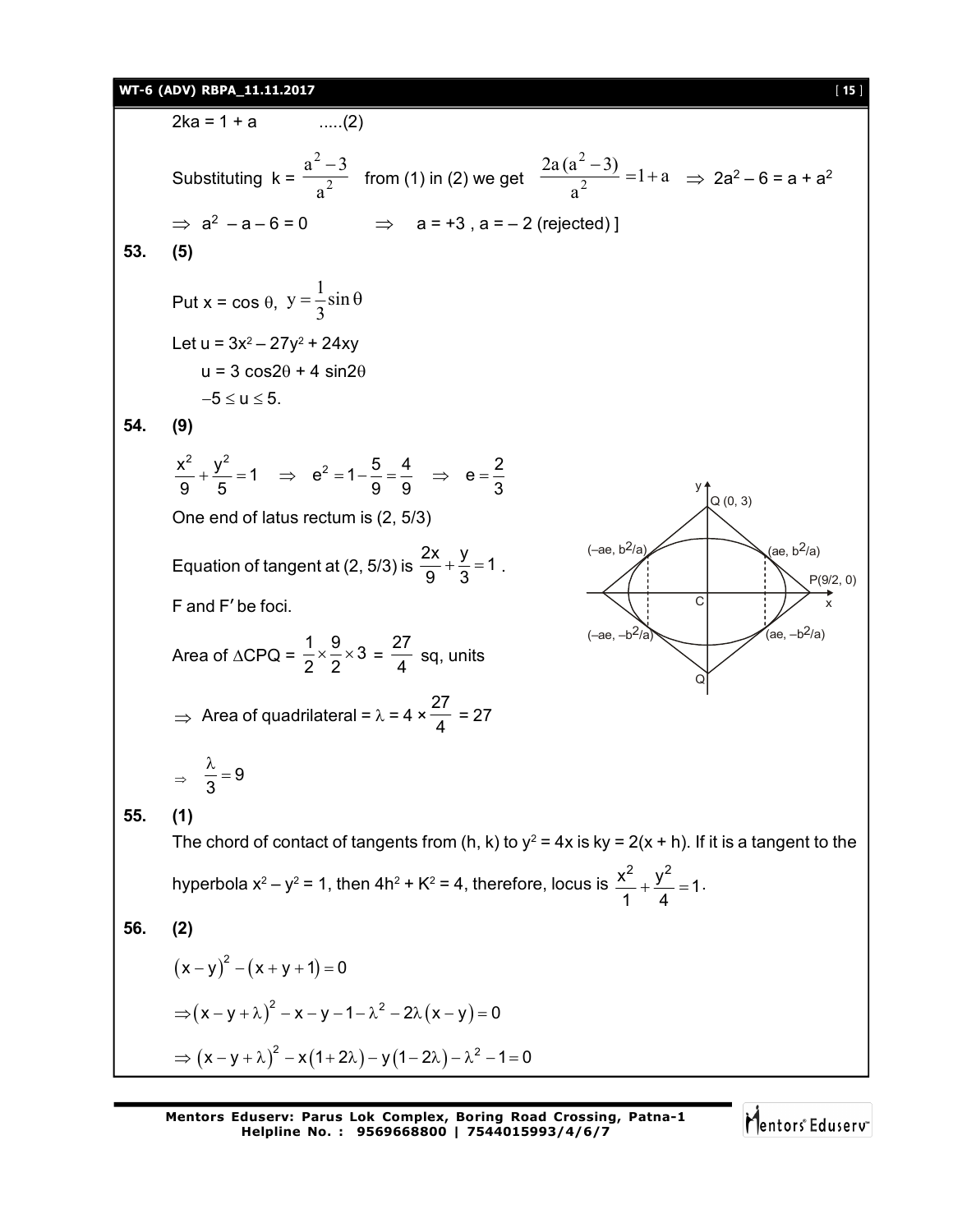We take value of  $\lambda$  such that  $x-y+\lambda = 0$  and  $-x(1+2\lambda)-y(1-2\lambda)-\lambda^2-1=0$  may be perpendicular.

$$
\therefore -(1+2\lambda) + (1-2\lambda) = 0 \therefore \lambda = 0
$$

$$
\therefore \left(\frac{x-y}{\sqrt{2}}\right)^2 = \frac{\sqrt{2}}{2} \left(\frac{x+y+1}{\sqrt{2}}\right) = \frac{1}{\sqrt{2}} \left(\frac{x+y+1}{\sqrt{2}}\right)
$$

Therefore, length of the latus rectum = 1 2

$$
\therefore 4\ell^2 = 4 \cdot \frac{1}{2} = 2
$$

### **Alter**

The given equation is a parabola since  $h^2 = 1$ , ab  $= 1$   $\therefore h^2 = ab$ 

 $\therefore$  x - y = 0 is perpendicular to x + y + 1 = 0

So,  $x - y = 0$  is the equation of axis and  $x + y + 1 = 0$  is equation of tangent at the vertex.

$$
\therefore \left(\frac{x-y}{\sqrt{2}}\right)^2 = \frac{1}{\sqrt{2}}\left(\frac{x+y+1}{\sqrt{2}}\right)
$$

 $\therefore$  Length of the latus rectum ( $\ell$ ) = 1 2

$$
\therefore 4\ell^2 = 4 \times \frac{1}{2} = 2
$$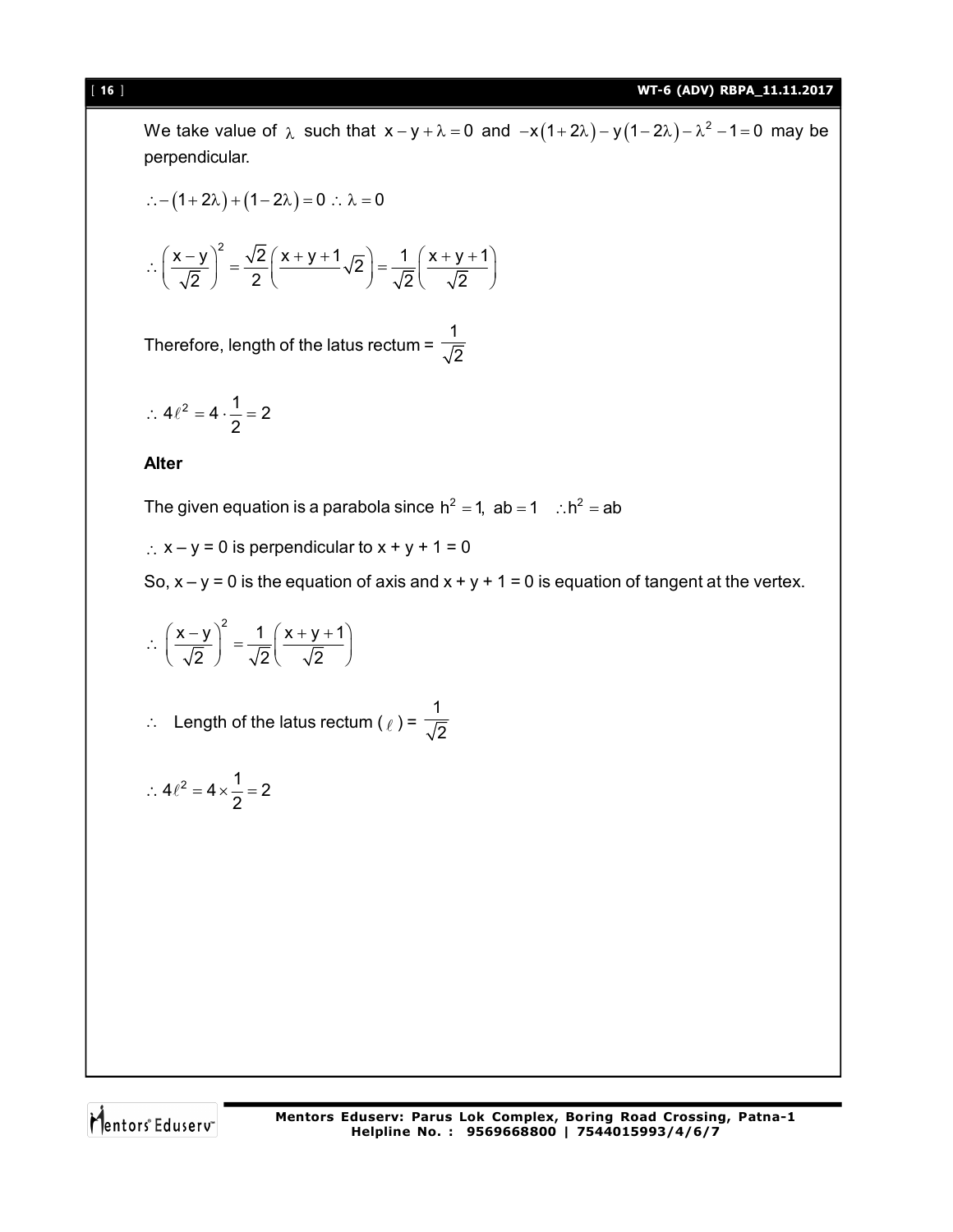# **PHYSICS**

### **57. (C)**

$$
H = \frac{1}{2} g (2t)^{2} = 2gt^{2}
$$
 (1)  
h = H $-\frac{1}{2}$  gt<sup>2</sup> (2)  
By (1) and (2)  
h = H $-\frac{H}{4} = \frac{3H}{4}$ 

### **58. (B)**

R = u 
$$
\sqrt{\frac{2h}{g}}
$$
 = 12  $\sqrt{\frac{10}{10}}$  = 12 m  
∴ S =  $\sqrt{R^2 + r^2}$  = 13 m

### **59. (C)**

## **60. (A)**

$$
u2 = 5gR
$$
  
\n
$$
\therefore v2 = u2 - 2gR
$$
  
\n
$$
= 5gR - 2gR = 3gR
$$
  
\nTangential acceleration at B is  
\n
$$
at = g (downwards)
$$
  
\nCentripetal acceleration at B is  
\n
$$
aC = \frac{v2}{R} = 3g
$$

 $\therefore$  Total acceleration will be

$$
a = \sqrt{a_C^2 + a_t^2} = g \sqrt{10}
$$

### **61. (A)**

 $x = 2t$   $\Rightarrow$   $V_x = \frac{dx}{dt} = 2$  $y = 2t^2$   $\Rightarrow$   $v_y = \frac{dy}{dt} = 4t$  $\therefore$  tan  $\theta$  = x y v  $\frac{v_y}{v_x} = \frac{4v}{2}$  $\frac{4t}{2}$  = 2t

Differentiating with respect to time we get,



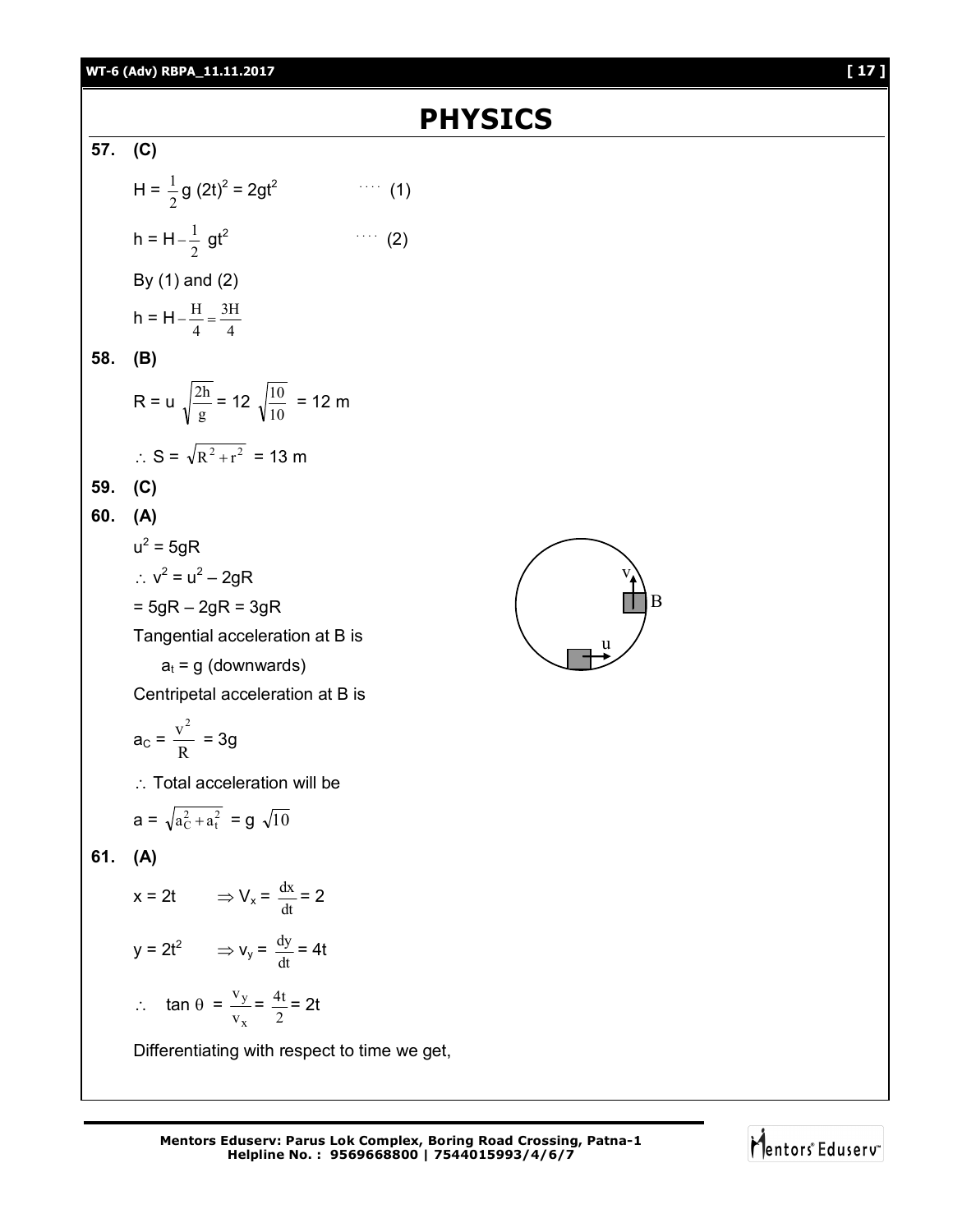### **[ 18 ] WT-6 (Adv) RBPA\_11.11.2017**

$$
(\sec^2 \theta) \frac{d\theta}{dt} = 2
$$
\nor  $(1 + \tan^2 \theta) \frac{d\theta}{dt} = 2$  or  $(1 + 4t^2) \frac{d\theta}{dt} = 2$  or  $\frac{d\theta}{dt} = \frac{1}{1 + 4(2)^2} = \frac{2}{17}$  rad/s\n  
\n(D)\n  
\nPotential of shell A is,\n
$$
V_A = \frac{1}{4\pi \epsilon_0} \left( \frac{4\pi a^2 \sigma}{a} \frac{-4\pi b^2 \sigma}{b} \frac{+4\pi c^2 \sigma}{c} \right)
$$
\n
$$
= \frac{\sigma}{\epsilon_0} (a - b + c)
$$
\nPotential of shell C is,\n
$$
V_C = \frac{1}{4\pi \epsilon_0} \left( \frac{4\pi a^2 \sigma}{c} \frac{-4\pi b^2 \sigma}{c} \frac{+4\pi c^2 \sigma}{c} \right)
$$
\n
$$
= \frac{\sigma}{\epsilon_0} \left( \frac{a^2}{c} - \frac{b^2}{c} + c \right)
$$
\nAs  $V_A = V_C$ \n
$$
\therefore \frac{\sigma}{\epsilon_0} (a - b + c) = \frac{\sigma}{\epsilon_0} \left( \frac{a^2}{c} - \frac{b^2}{c} + c \right)
$$
\nor  $a - b = \frac{(a - b)(a + b)}{c}$  or  $a + b = c$ \n  
\n(A)\n
$$
E_x = -\frac{\partial V}{\partial x} \hat{i} = -2x\hat{i}
$$
\n
$$
E_y = -\frac{\partial V}{\partial y} \hat{j} = +2y\hat{j} \therefore E = 2(-x\hat{i} + y\hat{j})
$$
\nHence electric field lines should be straight line in x-y plane.\n  
\n(D)\n  
\n
$$
V = \frac{\partial V}{\partial y} \frac{\partial V}{\partial x} = -2x\hat{i}
$$
\n
$$
V = \frac{\partial V}{\partial x} \frac{\partial V}{\partial y} = -2x\hat{i}
$$
\n
$$
V = \frac{\partial V}{\partial y} \frac{\partial V}{\partial x} = -2x\hat{i}
$$
\n
$$
V = \frac{\partial V}{\partial x} \frac{\partial V}{\partial y} = -2x\hat{i}
$$
\n
$$
V =
$$

Mentors<sup>e</sup> Eduserv<sup>®</sup>

0 q  $\in$  $\frac{\Sigma q}{\Sigma q}$  =

 $\boldsymbol{0}$  $3\lambda a$  $\in$ λ

 $\phi$ . =

 $=\frac{2}{1+4t^2}$ 2  $^{+}$ 

> $-\sigma$  $+ \sigma$

C B A

 $+$   $\sigma$ 

a

b c

**62. (D)**

**63. (A)**

**64. (D)**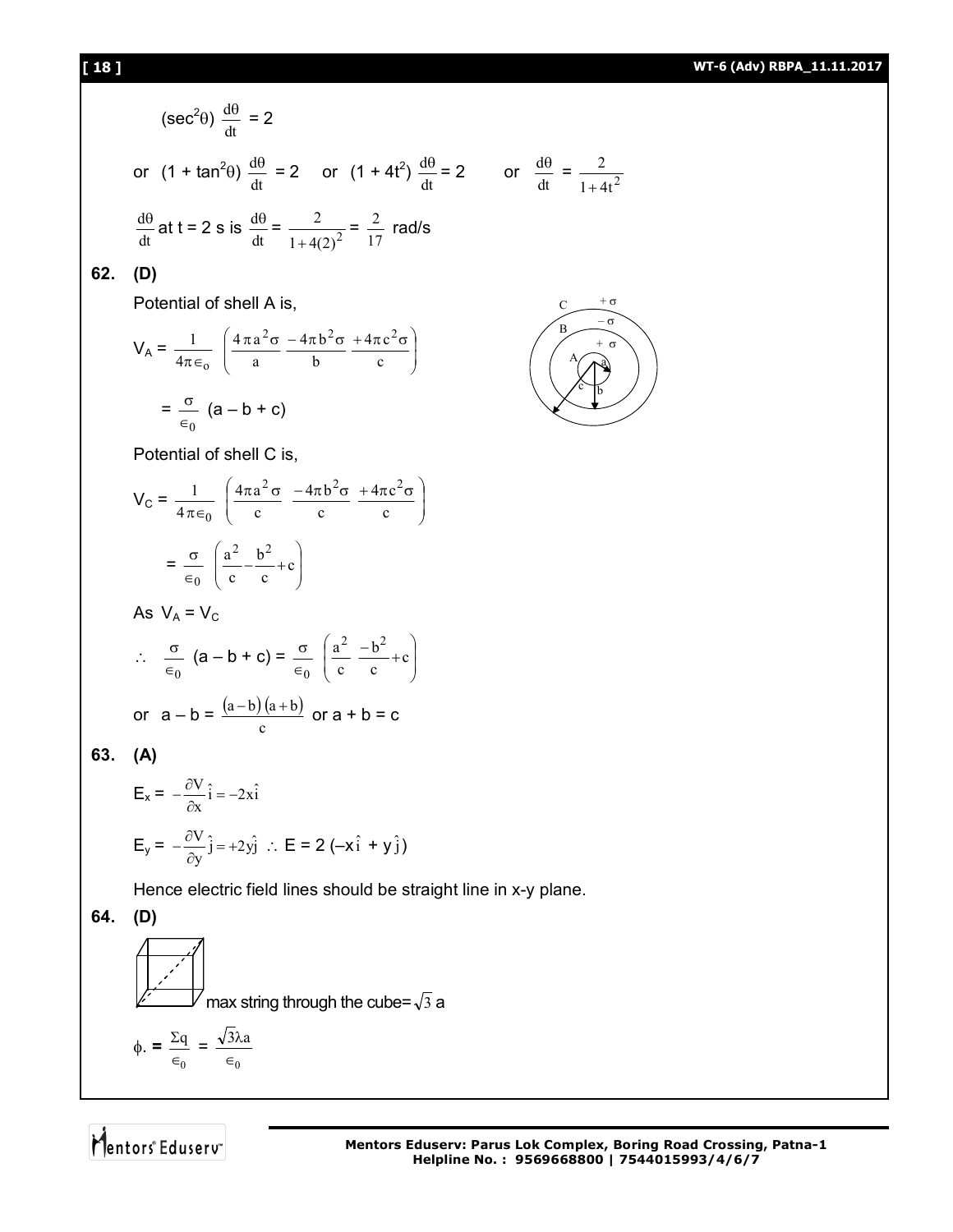- **65. (C,D)**
- **66. (A, D)**

**Before switching** 

$$
V_{A} = \frac{kq_{A}}{R} + \frac{kq_{B}}{2R} = 2V
$$
 ... (i)  

$$
V_{B} = \frac{kq_{B}}{2R} + \frac{kq_{A}}{2R} = \frac{3}{2}V
$$
 ... (ii)

By the help of these two equation A q  $\frac{q_A}{q}$  can be find out.

B

# **After switching**

Shell B become earthed and its potential become zero.

$$
V_B = \frac{kq'_B}{2R} + \frac{kq'_A}{2R} = 0
$$
  
\n
$$
q'_A = -q'_B
$$
  
\n
$$
\frac{q'_A}{q'_B} = \frac{-1}{1}
$$
  
\nChange on A remain conserved  
\n $\therefore$   $q'_A = q_A$   
\n
$$
q'_B = -q_A
$$
  
\n
$$
V_A = \frac{kq_A}{R} - \frac{kq_A}{2R} = \frac{kq_A}{2R}
$$
  
\nUsing (1) and (2) we can find out  $V_A$ .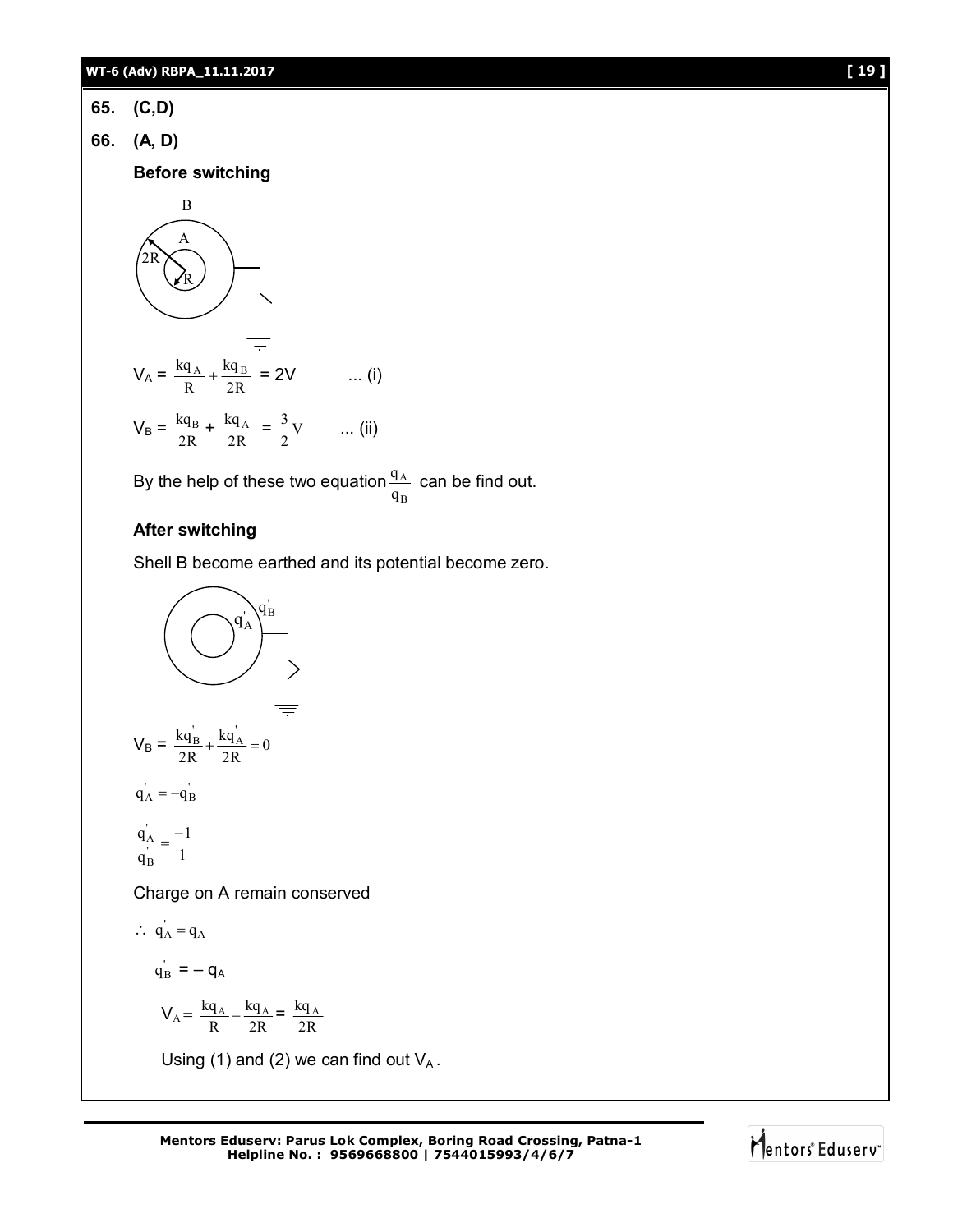

Mentors Eduserv<sup>®</sup>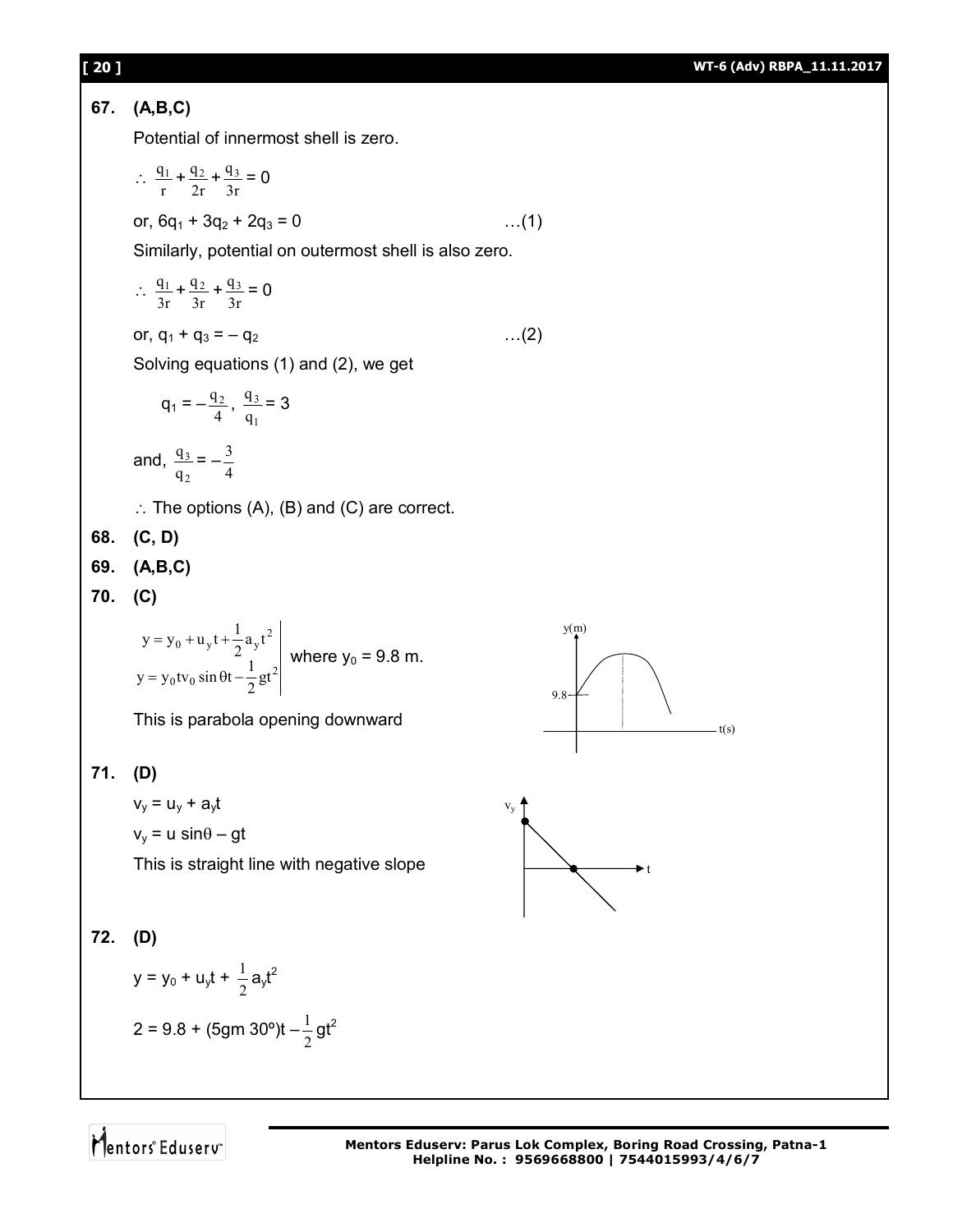$$
-7.8 = \frac{5}{2}t - \frac{9.8}{2}t^2
$$
  
9.8t<sup>2</sup> - 5t - 15.6 = 0  

$$
t = \frac{5 \pm \sqrt{25 + 4 \times 15.6 \times 9.8}}{19.6}
$$
  

$$
t = \frac{5 + \sqrt{25 + 62.4 \times 9.8}}{19.6}
$$
  

$$
t = \frac{5 + \sqrt{87.4 \times 9.8}}{19.6}
$$

### **t = 1.54 sec.**

**73. (C)**

**74. (D) 75. (5)**

Assume given sphere is solid, potential  $V_1$  at P is to be calculated. But in cavity there is no charge therefore potential  $V_2$  due to charge assumed in cavity must be subtracted from  $V_1$ .

Charge on solid sphere =  $\frac{4}{3}\pi R^3 \times \rho$ 4

$$
= \frac{5}{3} \times 10^{-10} \text{ cb}
$$

Potential at P can be calculated say  $V_1$ 

 $V_2$  = Potential due to cavity sphere

$$
=\frac{\frac{4}{3}\pi r^3 \rho}{4\pi \varepsilon_0 a} = 0.24V
$$

Potential at P =  $V_1 - V_2$  = 35.16 volt

**76. (9)**



**Mentors Eduserv: Parus Lok Complex, Boring Road Crossing, Patna-1 Helpline No. : 9569668800 | 7544015993/4/6/7**

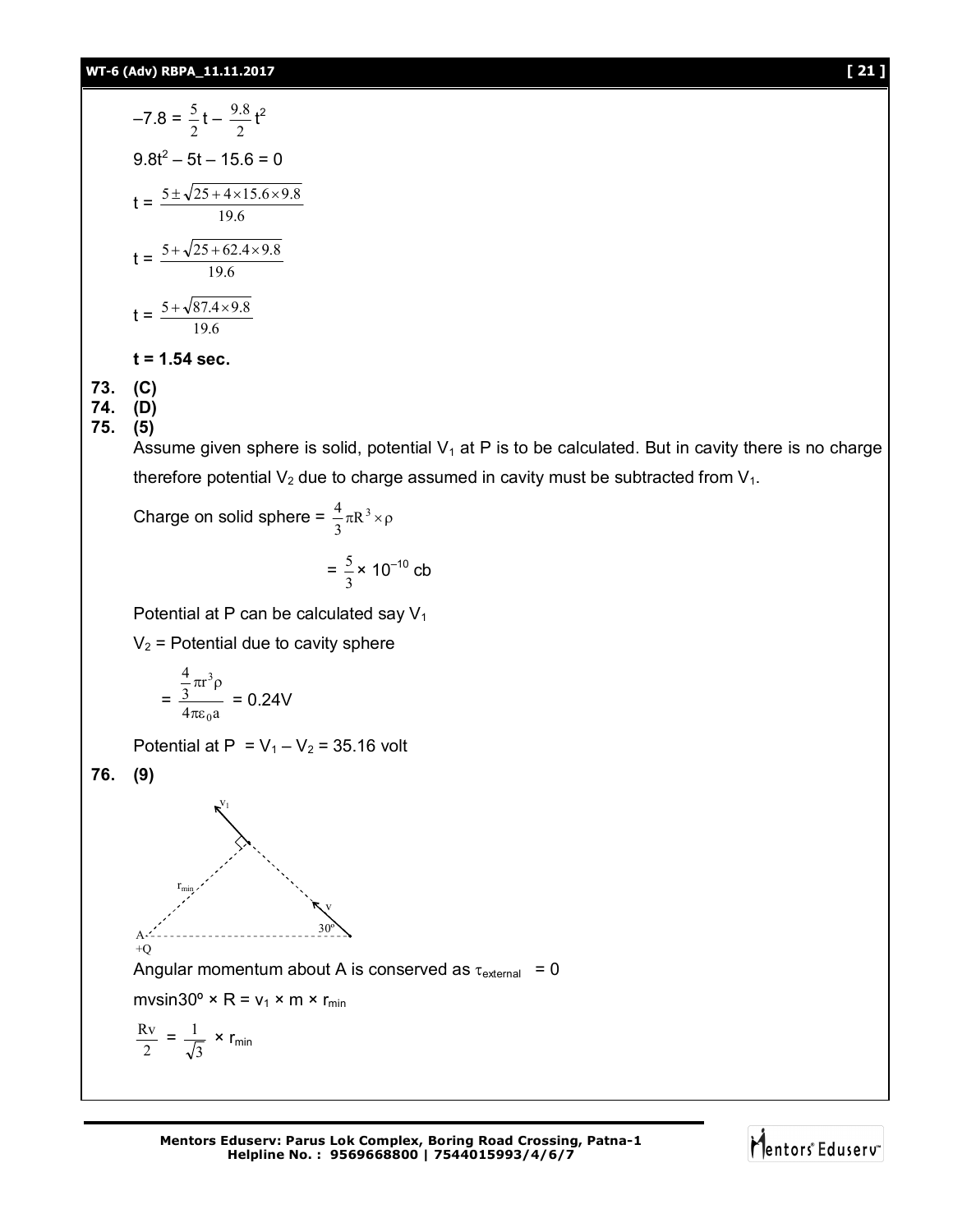$$
r_{\min} = \frac{\sqrt{3}R}{2} = \frac{\sqrt{3} \times 6\sqrt{3}}{2} = 9 \text{ cm}
$$

**77. (5)**

Force on a charge –q in an electric field

F  $\overline{a}$  $=$  – q $\dot{\mathrm{E}}$  $\overline{a}$ 

This force acts in a direction opposite to  $\,\mathrm{E}$  $\overline{\phantom{a}}$ . Therefore the particle, initially placed at rest, will move opposite to  $\,\mathrm{E}$  $\overline{\phantom{a}}$ under the action of force. Obviously, direction of  $\,$   $\rm V$  $\overline{\phantom{a}}$ will be opposite to  $\,\mathrm{E}$  $\rightarrow$ .

Now V  $\rightarrow$ = 10 $\hat{\text{i}}$  – 10 $\hat{\text{j}}$  m/s (given)

unit vector in the direction of  $\bar{V}$  $\overline{\phantom{a}}$ ,

$$
\vec{V} = \frac{10\hat{i} - 10\hat{j}}{\sqrt{(10)^2 + (-10)^2}}
$$

$$
= \frac{10\hat{i} - 10\hat{j}}{10\sqrt{2}}
$$

$$
\therefore \ \vec{V} = \frac{i}{\sqrt{2}} - \frac{j}{\sqrt{2}}
$$

So unit vector opposite to  $\mathrm{V}$  $\overline{\phantom{a}}$ , i.e. in the direction of

$$
\vec{E}=-\frac{\hat{i}}{\sqrt{2}}+\frac{\hat{j}}{\sqrt{2}}
$$

Magnitude of E  $\rightarrow$ is 10 N/C (given)

Therefore 
$$
\vec{E} = 10 \left[ -\frac{\hat{i}}{\sqrt{2}} + \frac{\hat{j}}{\sqrt{2}} \right]
$$
 ....(1)

The surface of area Am<sup>2</sup> has been placed in the x-z plane so that its area vector can be expressed as,

 $\vec{A} = \hat{AJ}(\vec{A})$  $\rightarrow$   $\rightarrow$  $=$  Aj(A being normal to x-z plane, will be along y-axis)

Electric flux, in case of a uniform electric field,

$$
\phi = \vec{E}.\vec{A} = 10 \left[ -\frac{\hat{i}}{\sqrt{2}} + \frac{\hat{j}}{\sqrt{2}} \right]. A \hat{j}
$$

$$
= \frac{10A}{\sqrt{2}} = 5\sqrt{2} A Nm^{2}/C
$$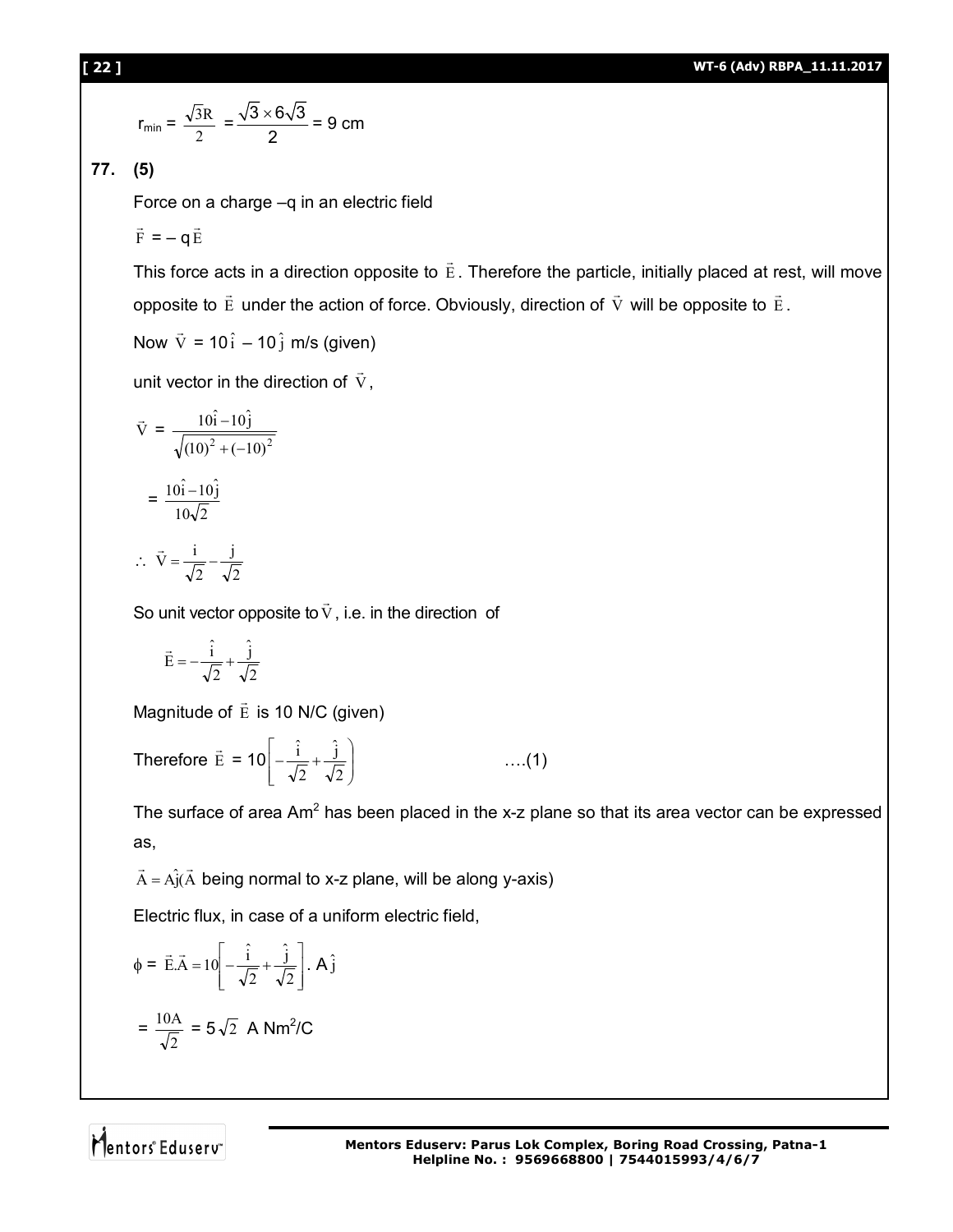### **WT-6 (Adv) RBPA\_11.11.2017 [ 23 ]**

78. (4)  
\n
$$
qV_a = qV_b + \frac{1}{2}mv^2
$$
\n
$$
2.0 \times 10^{-9} \times 9 \times 10^9 \left[ \frac{3 \times 10^{-9}}{1} - \frac{3 \times 10^{-9}}{2} \right] \times 100
$$
\n
$$
= 2.0 \times 10^{-9} \times 9 \times 10^9 \left[ -\frac{3 \times 10^{-9}}{1} + \frac{3 \times 10^{-9}}{2} \right] \times 100 + \frac{1}{2} \times 5.0 \times 10^{-9} v^2
$$
\n
$$
10^{-9} \times 1800 \left[ \frac{3}{2} \right] \times 100 = 18 \times 10^{-9} \times 100 \left[ -\frac{3}{2} \right] + \frac{1}{2} \times 5.0 \times 10^{-9} v^2
$$
\n
$$
1800 \left[ \frac{3}{2} + \frac{3}{2} \right] = \frac{1}{2} \times 5.0 \times v^2
$$
\n
$$
\frac{1800 \times 6}{5} = v^2
$$
\n
$$
360 \times 6 = v^2
$$
\n
$$
6 \times 6 \times 10 \times 6 = v^2
$$
\n
$$
12\sqrt{15} = v
$$

# **79. (2)**

Flux through  $cube =$  $8\varepsilon_0$ q ε

Flux through face (1) is zero flux through each

(2) (3) (5) each is 
$$
\frac{1}{3} \frac{q}{8\varepsilon_0} = \frac{q}{24\varepsilon_0}
$$

Flux (2) and (3) combine is =  $2 \times$  $24\varepsilon_0$ q  $\epsilon$ =  $12\varepsilon_0$ q  $\epsilon$ 

### **80. (5)**

 $v_C^2 = v_A^2 + 2a_tS$ 

Tangential acceleration :

$$
a_t = \frac{v_C^2 - v_A^2}{2s} = 1.447 \text{ m/s}^2
$$

Normal acceleration at C is

$$
a_n = \frac{v^2}{r_C} = 2.41 \text{ m/s}^2
$$

**Mentors Eduserv: Parus Lok Complex, Boring Road Crossing, Patna-1 Helpline No. : 9569668800 | 7544015993/4/6/7**

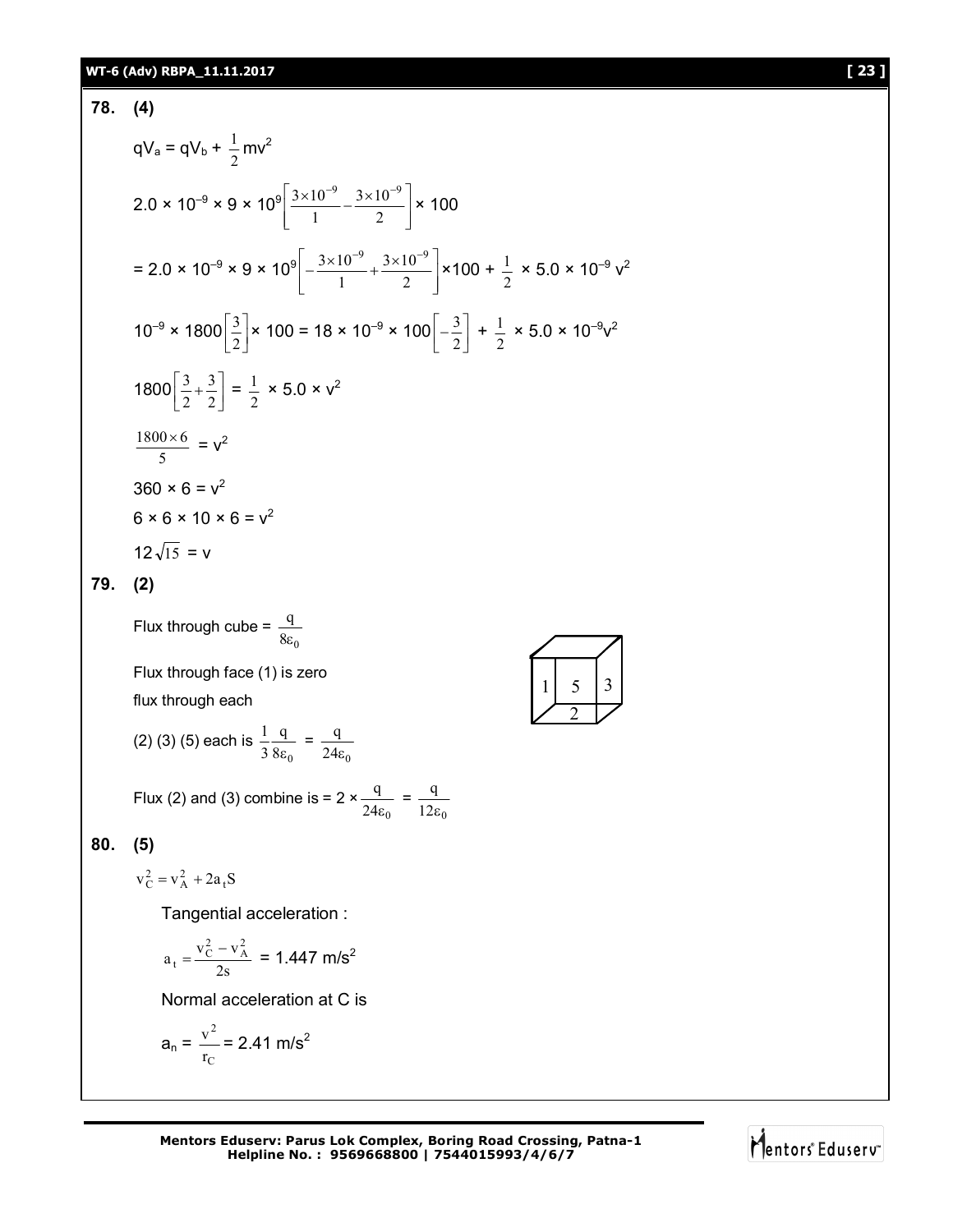**81. (6)**

**82. (8)**

231  
\nTangential force at C  
\n
$$
F_1 = ma_1 = 1500 \times 1.447 = 2170 \text{ N}
$$
  
\nNormal force at C  
\n $F_n = ma_n$   
\n $= 1500 (2.41) = 3620 \text{ N}$   
\nTotal force at C  
\n $F = \sqrt{F_1^2 + F_1^2}$   
\n $F = \sqrt{(2170)^2 + (3620)^2}$   
\n $F = 4220 \text{ N}$   
\n81. (6)  
\n $F_E = qE = 11 \text{ N}$   
\n $F_{\frac{\alpha}{9}} = mg = 5N$   
\nSo Net force =  $F = 6N$  upward  
\n $g_{\text{eff}} = \frac{F}{m} = \frac{6}{0.5} = 12 \text{ m/s}^2$   
\nso  $V_{\text{min}} = \sqrt{3g_{\text{eff}}t} = \sqrt{35 \times 12 \times (60 \times 10^{-2})}$   
\nso  $V_{\text{min}} = 6 \text{ m/sec}$   
\n82. (8)  
\n $U = -\int \vec{F} \cdot d\vec{r}$   
\n $U = -\int \vec{F} \cdot d\vec{r}$   
\n $U = -\frac{Im}{r}$   
\n $K_1 + U_1 = K_2 + U_1$   
\n $\frac{1}{2}mv^2 = \frac{Km}{(K_2)} = 0 = \frac{Km}{3R}$   
\n $\frac{mv^2}{2} = \frac{2Km}{R} = \frac{-2Km}{3R}$   
\n $\frac{mv^2}{2} = \frac{4Km}{3R}$   
\n $\frac{mv^2}{2} = \frac{4Km}{3R}$   
\n $V = \sqrt{\frac{3K}{3R}}$ ,  $V = 8 \text{ m/s}$